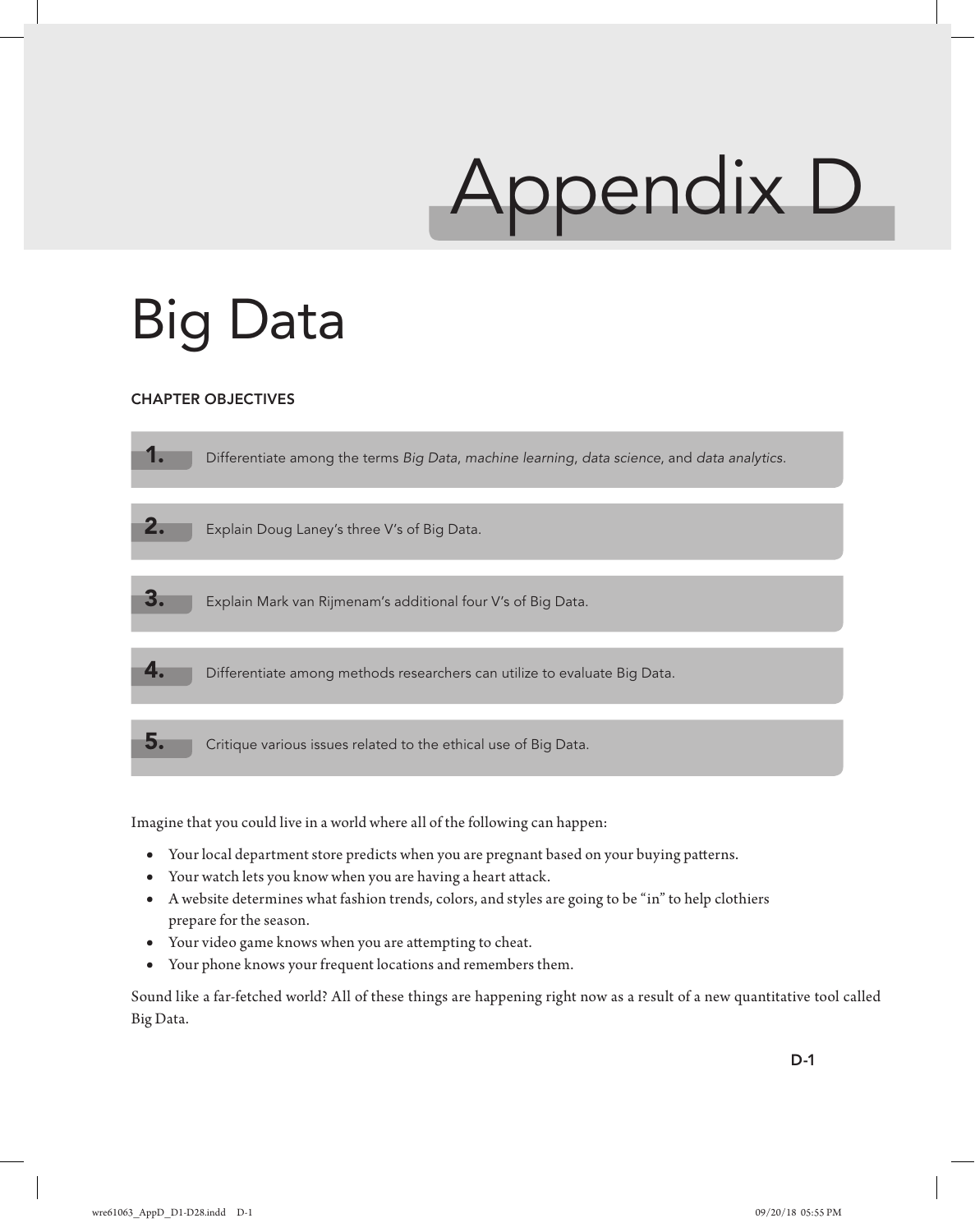First, Target has created a predictive model based on buying patterns that can fairly accurately predict when a woman is pregnant. Second, one of the eventual goals of Apple's smart watch is to predict and tell when someone is having a heart attack. This predictive ability will be based on large studies examining precursors to heart attacks. There is already a computer program that can diagnose a heart attack up to four hours before a cardiologist. Third, a company called Edited has won awards for the real-time analytics it has been using to help fashion houses, designers, and corporate buyers prepare for changing trends. In fact, their corporate slogan is "how the world's best apparel retailers, brands & suppliers have the right product, at the right price, at the right time." Fourth, if you play video games, you probably know that one of the most popular games on the planet is *Call of Duty*. Quantitative researchers who work for Activision, the company that owns *Call of Duty*, have been working on predictive analytics to determine when someone is boosting. Their analytics are based on a similar premise that credit card companies use to predict credit card fraud. So yes, Activision is working to ensure that everyone who plays *Call of Duty* will be on equal footing in the near future. Finally, your smartphone (i.e., Android, iPhone, etc.) already keeps track of the places you go and how often you visit each place. Your phone then "learns" which places are important to you and provides you with personalized services such as predictive traffic routing to help you arrive more efficiently to your frequently visited locations.

All of these examples demonstrate the new and powerful world of quantitative research in the 21st century. More specifically, these are all part of a particular type of quantitative research called Big Data. The notion of Big Data has graced the covers of magazines from the traditionally technical (e.g., *Nature*, *Popular Science*, and *Cosmos*) to the more general (e.g., *Time*, *The Economist*, and *Harvard Business Review*). This chapter explores the new and fascinating world of Big Data.

The term *Big Data* has been used by a range of different people in slightly different ways. And it is often misconstrued with other, closely related concepts that can confuse the picture. Specifically, **Big Data** refers to data that are simply too large to store on a single computer and are beyond the scope of traditional statistical research software. Saying that something is big is not enough to really make it Big Data, but we will revisit this idea in a moment.

Chapters 9, 10, and 11 showed you how to conduct surveys, content analyses, and experiments; however, this appendix is less about showing you how to conduct Big Data studies and more about what these studies are. Because Big Data is a fairly recent concept, most of the writing on the subject is extremely technical and not at the introductory level. The goal here is to help you understand how Big Data is being used all around you, every day, to make a wide range of decisions that impact your life. Many of the examples we use in this chapter have helped researchers predict phenomena, and many were designed by corporate entities and not for the sake of academic research.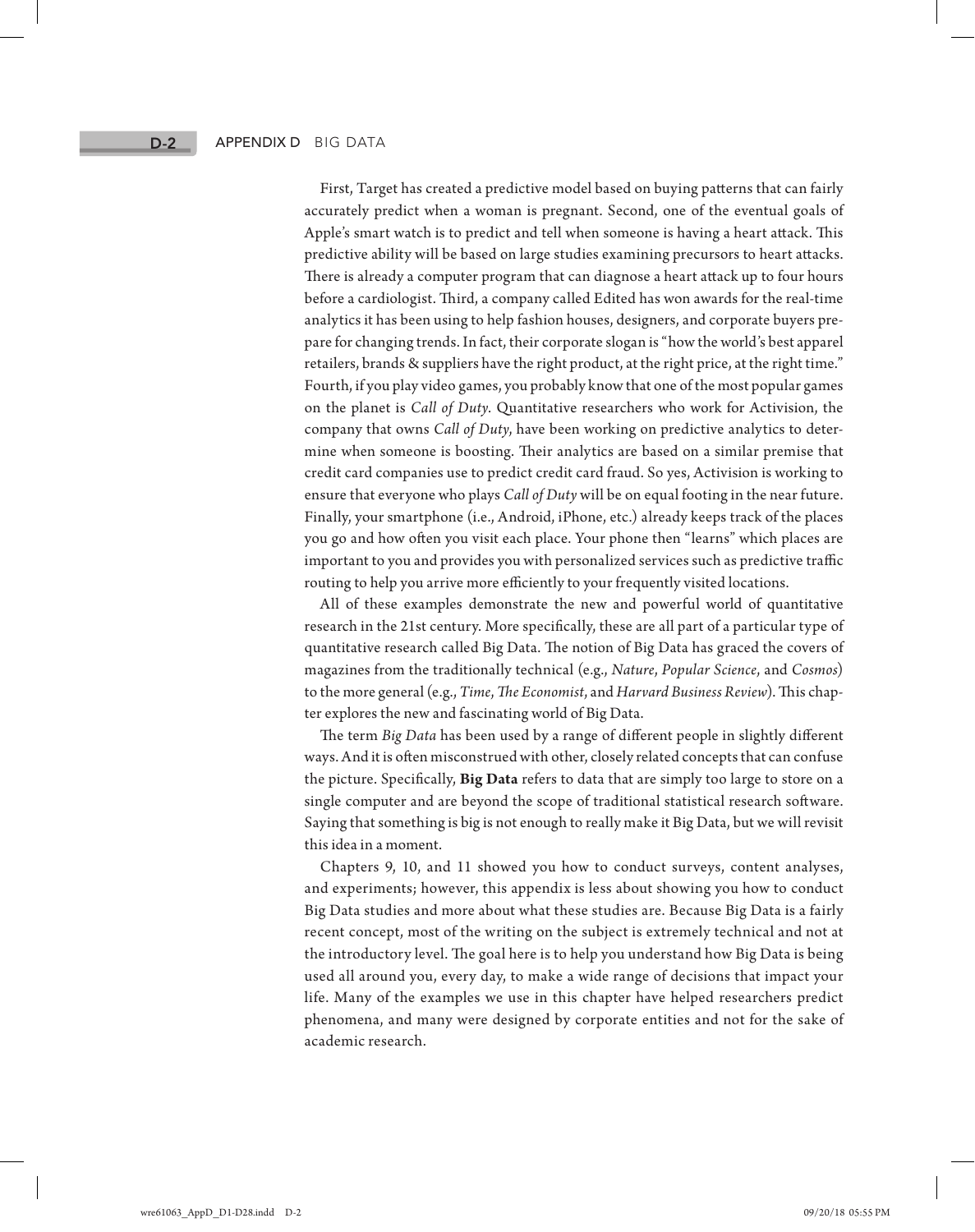As we explore Big Data, we will define what Big Data is, explain the intersection of cloud computing and Big Data, explore common analytical techniques used to examine Big Data, examine some recent research studies using Big Data in communication, and discuss some real ethical issues related to Big Data research today. Before we go any further, however, we really do need to define exactly what we mean by Big Data.

# WHAT ARE THE DATA IN BIG DATA?

Before we break down the definition of Big Data, let's have a brief conversation of what is meant by "data." In this book, we defined **data** as the collected measures of independent and dependent variables that can be used for statistical calculations. However, in the traditional research process, data are something that is often specifically collected for the purposes of research. For example, when you conduct an experiment and have a participant fill out a survey, the survey is being collected explicitly for that experiment. The data used in Big Data are not generally collected in the same way. To help us understand what we mean by this, we must talk about two important types of data: data generated by humans and data generated by machines.

#### Human-Generated Data

Humans produce data all the time without thinking twice about it. You go on Facebook and click the iconic "thumbs-up" symbol: you just generated data. You make a purchase from iTunes: you just generated data. You text your best friend where to meet you: you just generated data. Humans generate a ton of data in the 21st century. Every purchase, like webpage view, and so on is a piece of data that we are creating. We may not always think of these behaviors as generating data, but they are. We call this intentional data because the data result from our direct behavior. We may not realize that the data are being stored in any fashion, but our behavior allows the generation of that data. Think about your average day. You wake up in the morning and check your e-mail: data generated. You then listen to Pandora or Spotify while in the shower: data generated. You plug your iPhone into your car and listen to iTunes: data generated. And so on and so on. We go through our days amassing tons of data about ourselves, our habits, our personalities, and more.

#### Machine-Generated Data

Besides humans, machines also create tons of data in what is called machine-to-machine data. Think about your house right now. How many devices do you currently have connected to your Internet? In the home of one of our authors, he has a cloud storage drive, an iPad, an iPhone, a laptop, a Surface, and a desktop, which are all on the more normal side. However, he also has a DVR, television, and stereo system linked to the Internet. At any given moment, these devices are interacting with each other and with the Internet, where in turn they are interacting with large computer mainframes that are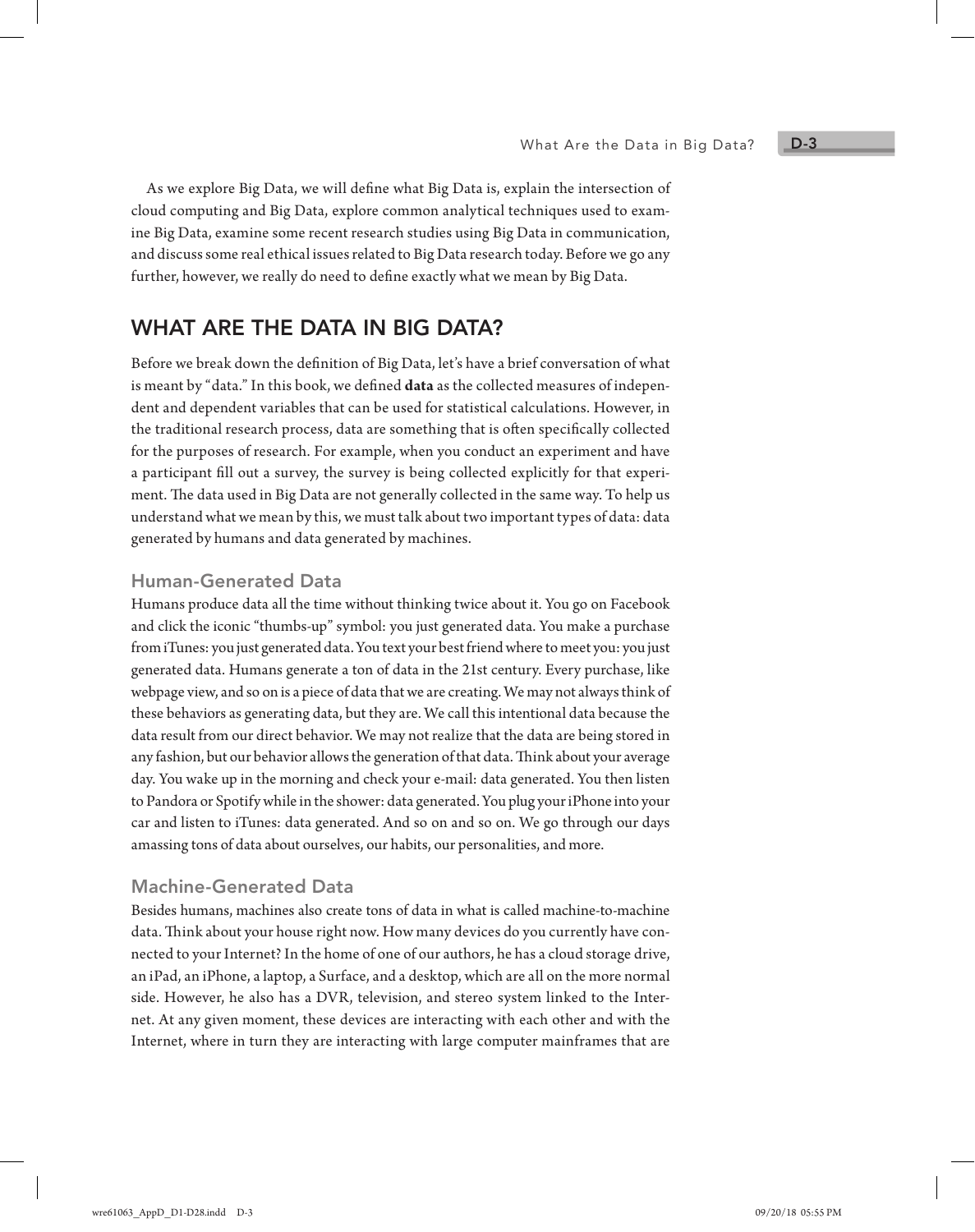# Metadata

Not all data generated by humans are intentional. In fact, much of the data we generate on a daily basis is called metadata, or information that provides context for other pieces of data. For example, you take a photo with your iPhone and post it to Instagram. Unbeknown to you, that picture contains a range of data that have nothing to do with the image itself: GPS coordinates of where the picture was taken (altitude, latitude, longitude, etc.), the date the picture was taken, the model of phone used to take the picture, and a range of factors related to photography (aperture, brightness, focal length, lens model, shutter speed, etc.). There are even other apps out there that allow you to take the metadata from an image file and pinpoint the exact location where

the photo was taken. Thankfully, other apps will allow you to clean or alter the metadata from an image before you post or share that image. It is even possible to control some metadata in the systems settings of your phone by controlling location services.

Do not be fooled, however; images are not the only pieces of data we create that contain metadata. In fact, every 140-character tweet someone sends on Twitter contains more than 2,150 pieces of metadata, including tweet content, geographic location, author's biography, author's URL, creation date of account, number of followers, number of tweets ever sent, and so on (Dwoskin, 2014). That is more pieces of metadata than you have characters in your tweet.

collecting data. His stereo system is the Amazon Echo, which connects to the Internet and has access to his digital music archive, but Echo also can tell him the weather and time and even keep him up to date on breaking news. His "stereo" can even tap into his household lights with an adaptor that gives it control over specific light fixtures. Furthermore, each of his rooms now contains an Alexa device that is constantly listening and connected to the Internet. We do not tell you all of this to sell you an Echo, but rather to explain that each of these functions requires the device to constantly interact with the world outside of his house without him paying attention and telling it what to do. With each of these activities, the device is communicating with other devices and amassing massive quantities of data in the process.

This process of connecting a wide variety of our lives together through the Internet is commonly called the **Internet of Things** (IoT). In fact, increasingly more of our basic devices are now being embedded with microchips that help them collect data in an effort to perform better. There are more devices connected to the Internet today than there are people connected to the Internet. In a 2014 report, Hewlett-Packard examined 10 of the most common IoT devices: televisions, webcams, home thermostats, remote power outlets, sprinkler controllers, hubs for controlling multiple devices, door locks, home alarms, scales, and garage door openers. Of these different devices, 90% collected at least one piece of personal information that was transmitted. Admittedly, you probably only have one or two of these devices (if any) right now. But in the future, you can expect everything to be connected and collecting data. Imagine that your printer can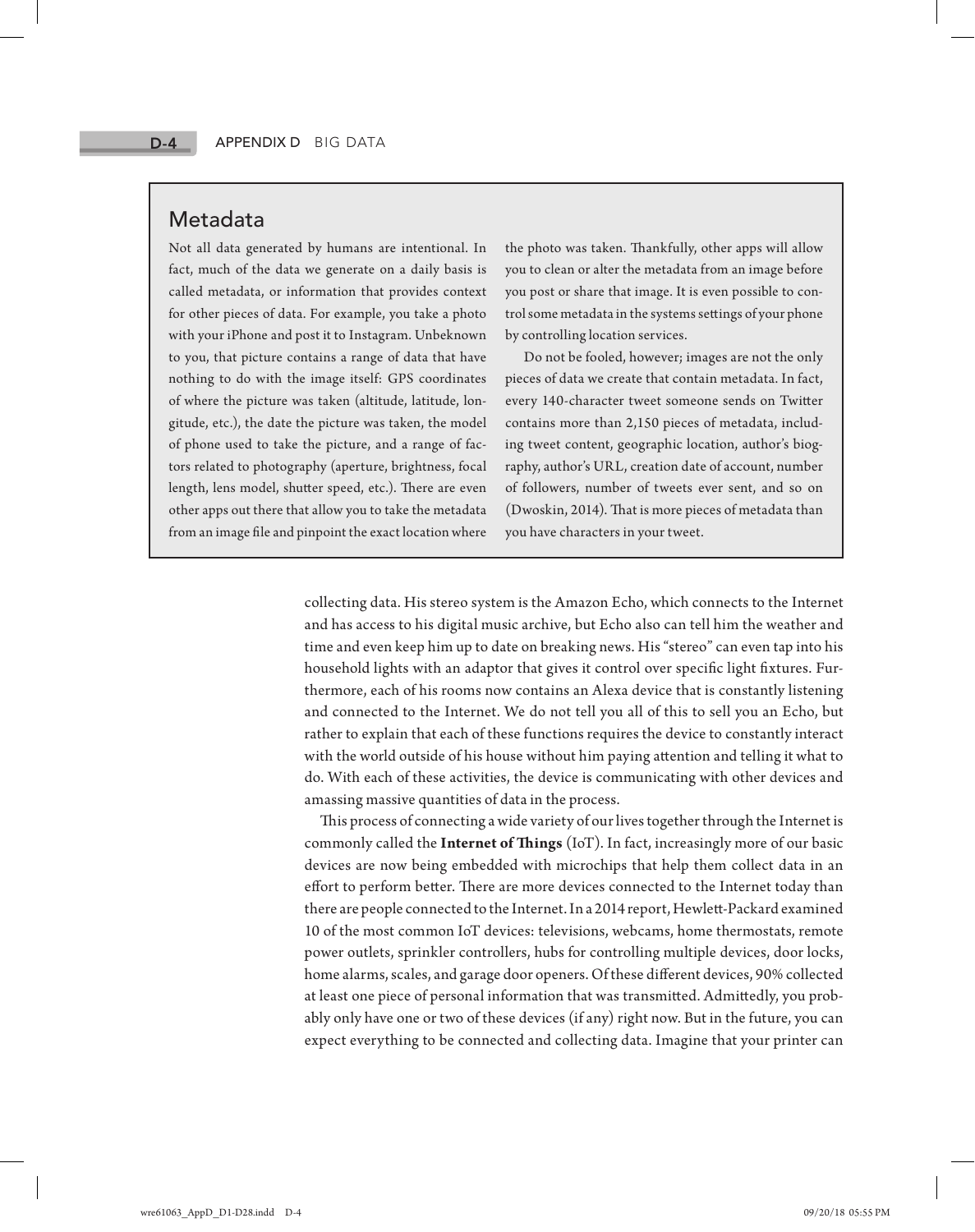Big Data?

detect when it is running low on ink, so it orders more ink on its own. Imagine a car that can drive itself while you are able to enjoy the ride and catch up on sleep or finish getting ready in the morning. Imagine a situation where a major car accident causes traffic delays on your normal route, so your alarm clock wakes you early and even gets your coffee started earlier as well. These may seem far-fetched right now, but they are just a few of the technologies researchers are looking to create in the near future. In fact, it is predicted that the overwhelming majority of data created in the near future will be machine-to-machine data that are never witnessed by the machine's users.

# BIG DATA?

When people start talking about this idea of Big Data, most of the time it is in reference to the world of business. Early on, business realized that the massive amounts of data they were collecting could help them be more productive and efficient, which of course leads to higher profit margins. However, businesses are not the only people who are using Big Data. In fact, Big Data can be used for a wide range of different purposes, as we saw in the introduction of this appendix.

# Big Data Explained

As mentioned at the beginning of this appendix, a common definition of Big Data involves data that are too large for traditional statistical software packages. However, this definition is not overly descriptive. As such, it is important to differentiate Big Data from a number of closely related terms: machine learning, data science, and data analytics. Without going into too much detail on each of these terms, we will differentiate each of them from Big Data.

#### MACHINE LEARNING

The first commonly heard term involving Big Data is machine learning. **Machine learning** is an interesting branch of science involving the creation of algorithms that enable a computer to learn and make decisions when exposed to new data. In essence, machine learning is a type of artificial intelligence. Let's say that you are shopping at Amazon. com. You've been purchasing DVDs, .mp3 files, clothing, food, and so on for a while now, and Amazon recommends what it thinks you will enjoy and may want to buy. No one has to explain to Amazon's computer network what your recommendations will be. Instead, Amazon's computers learn over time about your varied interests and buying patterns and then use that information to make individualized recommendations to you. The computer has learned about you and is using that information to market specific products tailored for your tastes. Is this process always perfect? Of course not. However, the more interaction you have with their system, the more specific and accurate these predictions can become over time.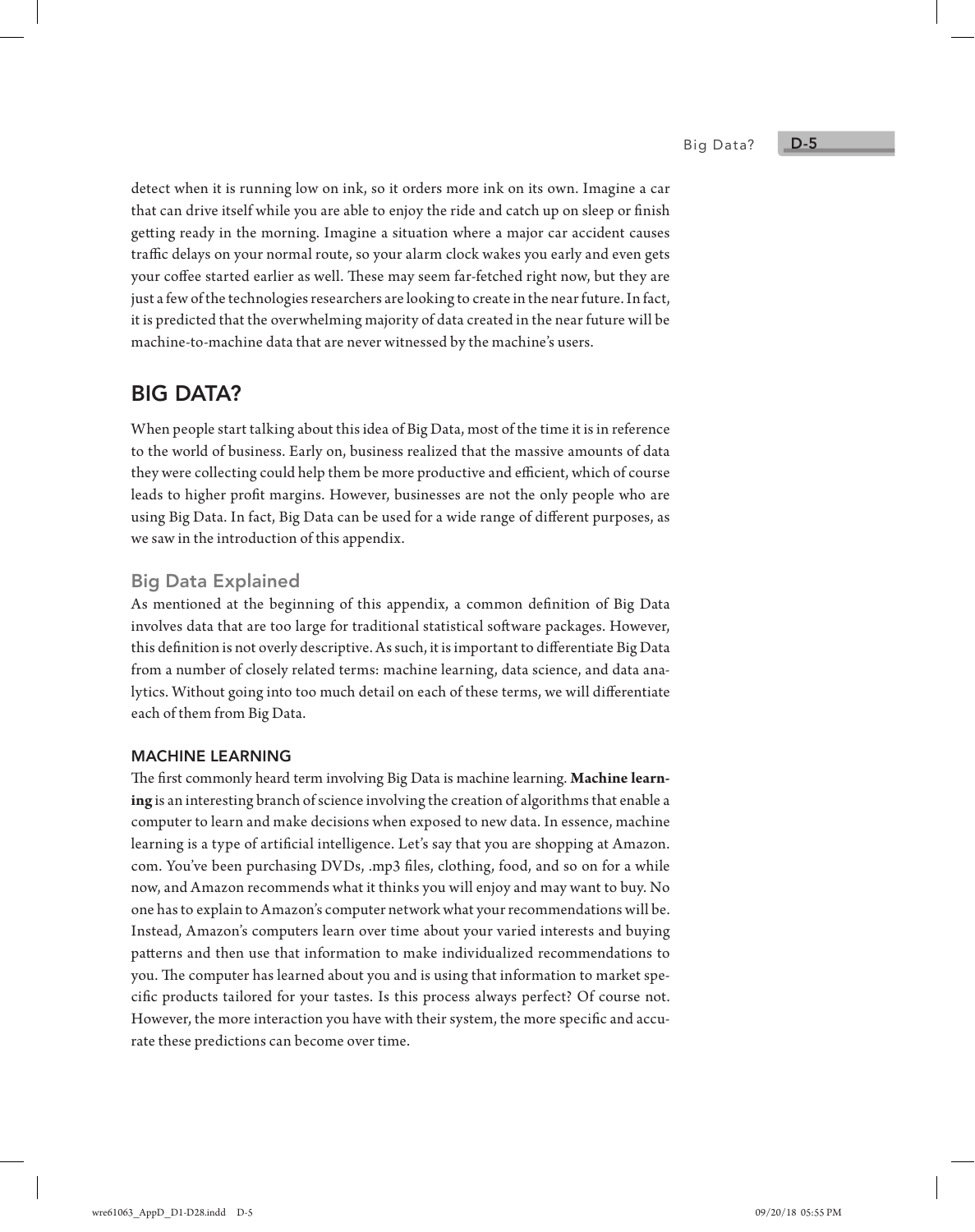#### DATA SCIENCE

The second common term used in conjunction with Big Data is data science. For our purposes, we define **data science** as the emerging field that attempts to extract knowledge from data through advanced mathematical analyses, computers, and databases. Obviously, data scientists are the individuals who are working to combine these three fields into unique processes for analyzing data using the intersection of these three fields.

According to data scientist Drew Conway (2010), data science is the intersection of three primary skill sets: hacking skills, substantive expertise, and math and statistics knowledge (Figure D.1). Regarding hacking skills, we are not talking about the illegal types of hacking commonly associated with "black hat" activities. Instead, data hackers must have the ability to manipulate text files using an array of programing skills. As for substantive expertise, Conway argues that data scientists must understand the scientific research process. Everything we have discussed in this book is information that a good data scientist should know. Finally, data scientists must understand how to extract information from data using appropriate statistical methods and a variety of different statistical software packages when necessary.

#### DATA ANALYTICS

Data analytics is a set of tools one can use to analyze Big Data. More specifically, **data analytics** are a set of tools used to make predictions about the future based on information from the past. There are three types of data analytics to discuss here: predictive, descriptive, and prescriptive.

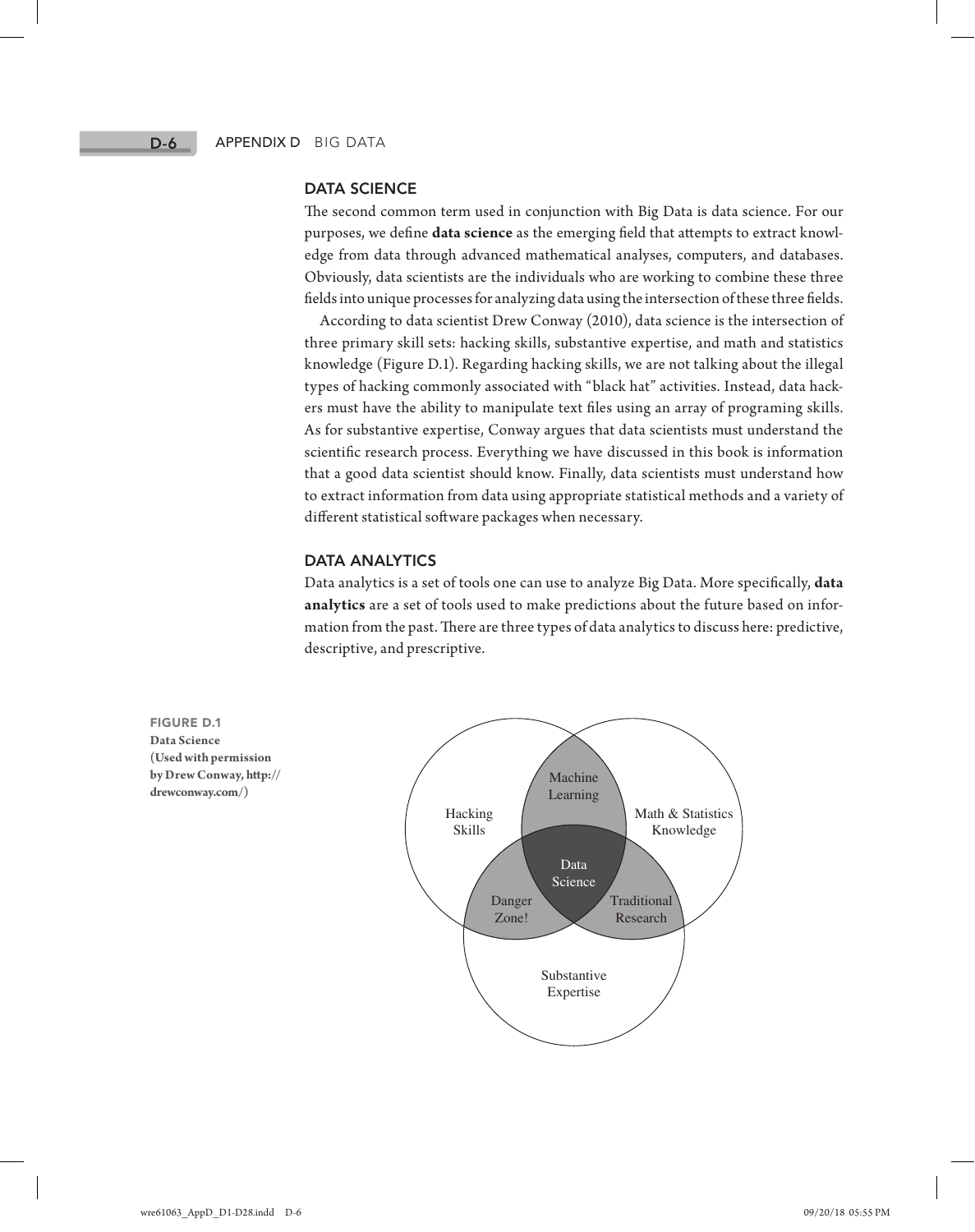PREDICTIVE ANALYTICS When you rely on past data to make predictions, you are engaging in **predictive analytics**. For example, if you want to predict how much your organization will spend on paper this year, you can analyze how much paper has been purchased over the past five years and make a decent prediction about what will probably happen in the future.

DESCRIPTIVE ANALYTICS **Descriptive analytics** involve describing the data—for example, how many people are viewing a website, how many people make a purchase, or how many likes you have on Facebook. In fact, a great deal of the information generated from Big Data is ultimately descriptive.

PRESCRIPTIVE ANALYTICS **Prescriptive analytics** are the newer of the three types. The goal of prescriptive analytics is to use data to determine possible courses of action and what the ramifications of these different courses of action will be.

In the past few pages, we have introduced a number of terms that are often clustered together with the notion of Big Data. With all of this in mind, we will turn our attention to trying to understand what data scientists mean when they talk about Big Data.

#### Laney's Three V's

In 2001, Doug Laney wrote a white paper (i.e., an authoritative report) examining the concept of data and the future it would play for businesses. Specifically, Laney predicted that businesses were on the precipice of a period when data would become an increasingly larger part of day-to-day operations. To help explain the forthcoming new

# Algorithms in Big Data

Data scientists often use algorithms to investigate and make predictions. An algorithm can be simply described as a series of necessary steps to accomplish a task. In the case of Big Data, we are dealing with necessary mathematical computations to help us analyze data. Imagine that you are a nonverbal researcher examining facial expressions. If you got hold of a large database of faces (with facial expressions), how would you create a program that could analyze millions of faces and place names with those faces? AT&T started doing this back in the early 1990s and have made such a database openly available for people: http://www.cl.cam.ac.uk/research/dtg/

attarchive/facedatabase.html/. The AT&T facial database contains images for 40 different people. Each person has 10 different facial expression pictures, for a total of 400 images in the database. Two researchers, Alex Rodriguez and Alessandro Laio (2014), created a new algorithm that enabled a computer to look for similarities among pictures and determine how many people existed when given the 400 different images without any other information. As you can imagine, the algorithm involved here was complex and involved many different mathematical equations and models all running together to help correctly identify that there were only 40 people represented by the 400 pictures.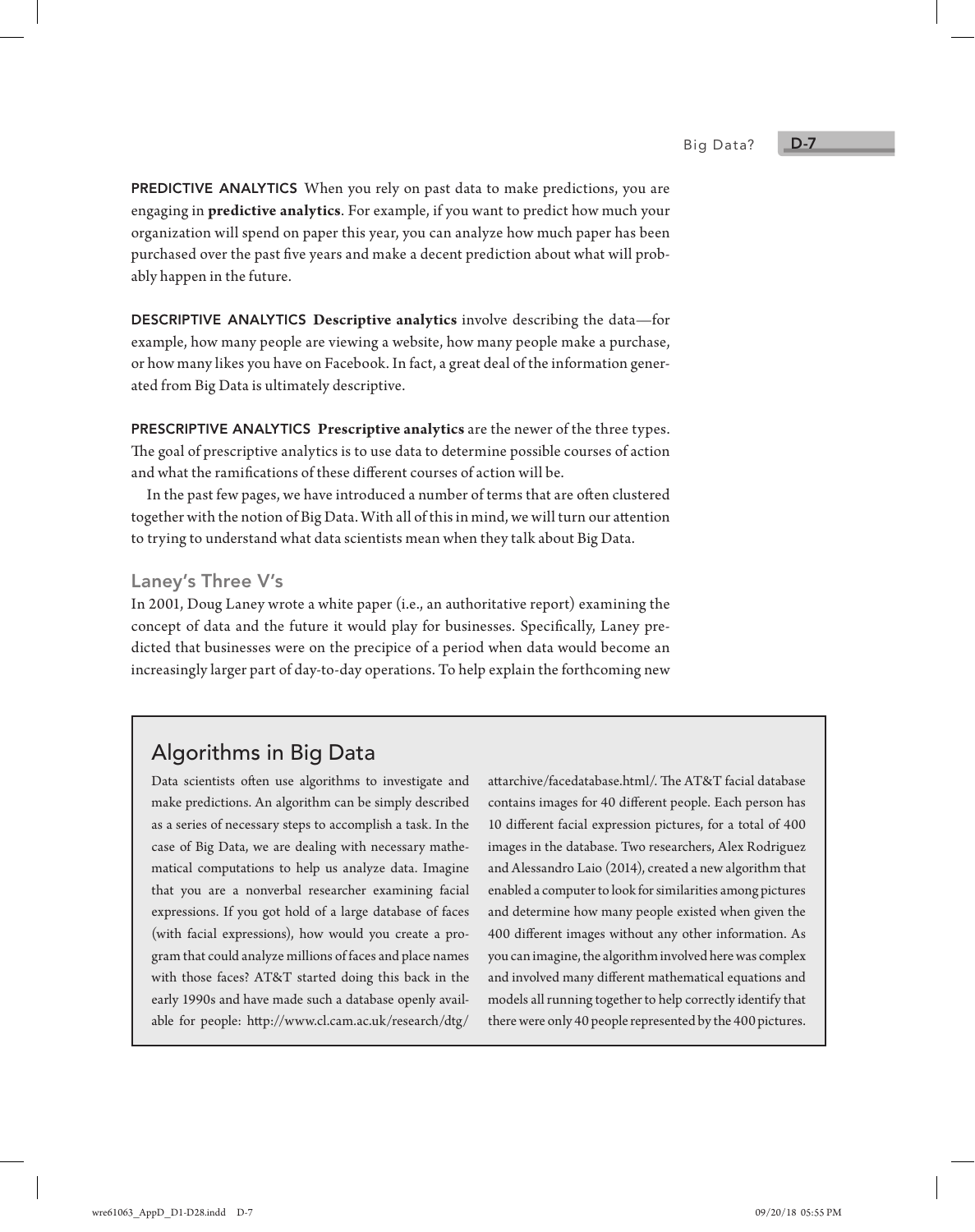world of data science, Laney differentiated these new data from previous data. Laney recommended three specific characteristics to describe this new type of data: volume, velocity, and variety.

#### VOLUME

In our basic definition of Big Data, we said that it comprises data that are too large for a traditional computer or statistical software package. With that said, calling something "too large" is a problem in its own right. When one of our coauthors first bought a laptop computer, for example, the internal hard drive at that time seemed ridiculously large, and there was no way our coauthor would ever need something larger. That amazing internal hard drive had six gigabytes of space. Now our coauthor's desktop computer has a two-terabyte SSD drive, a 256-gigabyte SSD drive, a six-terabyte expansion hard drive, and an eight-terabyte backup hard drive in the computer. The idea of "big" can change rapidly.

In 1965, Gordon E. Moore wrote an article specifically focusing on this issue of size. In that article, he discussed what is now commonly called Moore's Law—basically, that the physical capacity and performance of a computer doubles every two years. This doubling has been amazingly predictive of the state of computing since Moore's Law originally gained traction. As such, what we call Big Data today might not be that big tomorrow. For example, look at Microsoft Excel. In Excel 2003, the maximum-sized spreadsheet was 65,536 rows by 256 columns. With Excel 2013, however, the spreadsheet size was 1,048,576 rows by 16,384 columns.

We mention all of this to show you that the idea of "volume," or the pure amount of data that we are dealing with, changes over time. If you look at Figure D.2, you will see a history of data. From the good old days of the 1.44-MB floppy disk to the petabyte hard drives that all of us will see fairly soon, our idea of data volume has changed. Today's Big Data may be tomorrow's small data as our computer processors and hard drives keep on doubling every two years. As such, just looking at the volume of data is not enough for something to be truly considered Big Data.

In terms of Big Data, keeping accurate records of how much data are being generated already is almost impossible on a day-to-day basis. However, IBM has been widely cited as saying that in 2012 approximately 2.5 exabytes (or 2.5 *billion* gigabytes) of data were generated daily (Wall, 2014; Ward & Barker, 2013).

#### **VELOCITY**

The second V in Laney's three V's of Big Data is velocity, or the speed of the continual onslaught of data activity. In traditional research, we often collect what are called "static" datasets, or datasets that once they are collected stay the same. For example, Dawson (1995) put together a simple dataset examining the sinking of the *Titanic*. In this dataset, he had four variables: class (crew, first, second, or third), age (adult or child), sex (male or female), and survived (yes or no). Is this dataset going to evolve over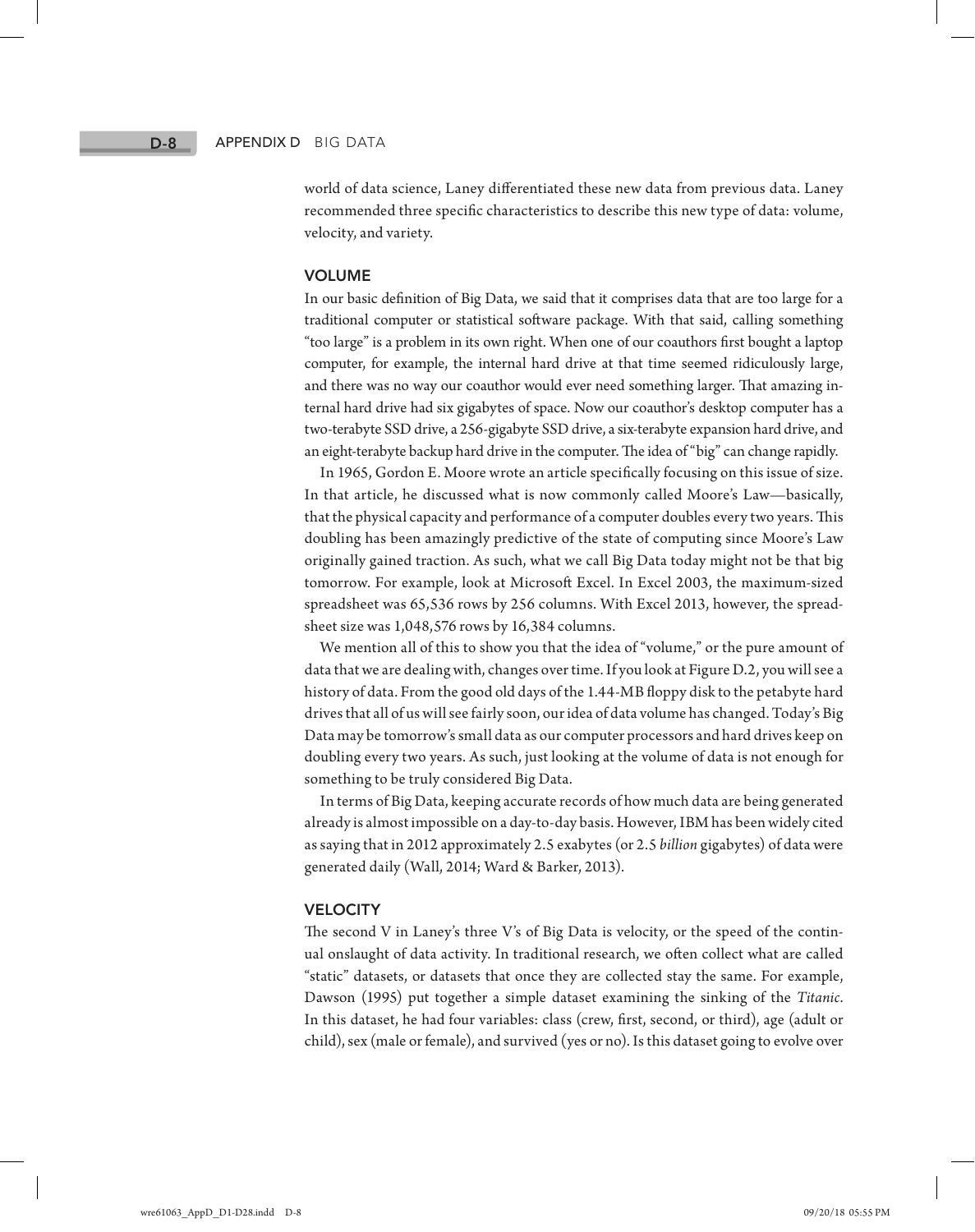Big Data?

FIGURE D.2

**Understanding Volume**

D-9

| Bit(b)                                                                     | $1$ or $0$      | A big stands for a binary digit and is always<br>represented as a 1 or 0. Bits are the basic<br>foundation of all computers.                                                                        |  |  |  |
|----------------------------------------------------------------------------|-----------------|-----------------------------------------------------------------------------------------------------------------------------------------------------------------------------------------------------|--|--|--|
| Byte $(B)$                                                                 | 8 bits          | In computer code, a byte is just enough to<br>create a single letter or number.                                                                                                                     |  |  |  |
| Kilobyte (KB)                                                              | 1,0001 bytes    | Roughly $\frac{1}{2}$ of a page of typed text.                                                                                                                                                      |  |  |  |
| Megabyte (MB)                                                              | 1,000 kilobytes | One of the old $3\frac{1}{2}$ floppy disks was 1.44 MBs.<br>Your average .mp3 song is approximately<br>4 MBs.                                                                                       |  |  |  |
| Gigabyte (GB)                                                              | 1,000 megabytes | 1 GB is about a 90 minute long standard<br>definition movie.                                                                                                                                        |  |  |  |
| Terabyte (TB)                                                              | 1,000 gigabytes | 1 TB is the equivalent of 1,500 CD-ROMS.<br>1 TB can hold 1 million minutes of .mp3s.                                                                                                               |  |  |  |
| Petabyte (PB)                                                              | 1,000 terabytes | 1 PB is enough to play .mp3 files<br>continuously for 2,000 years. 1 PB is the<br>equivalent of 20 million 4-drawer filing<br>cabinets of text.                                                     |  |  |  |
| Exabyte (EB)                                                               | 1,000 petabytes | It is estimated that 5 EBs would be the<br>equivalent to every spoken word from a<br>human throughout history. 1 EB is roughly<br>the equivalent of 36,000 years of nonstop<br>streaming HD movies. |  |  |  |
| Zettabyte (ZB)                                                             | 1,000 exabytes  | Global internet traffic is approximately<br>1.1 ZBs per month. The entire amount of<br>information available on the internet is<br>expected to reach over 400 ZBs by 2018.                          |  |  |  |
| Some argue that a KB is actually 1,024 bytes, a MB is 1,024 kilobytes, etc |                 |                                                                                                                                                                                                     |  |  |  |

time? No. These data are set in stone, and how they exist today is how they will exist 100 years from now (assuming some radical information about the sinking of the *Titanic* and its survivors is not discovered). We have known this information for a long time, and we will continue to know this information. Of course, you can still use this information to make some interesting assessments about who survived and who did not. Survey data, content analysis data, and experimental data are generally examples of static datasets.

Velocity, on the other hand, refers to datasets that are not as easy to capture because the data are continuously being recorded over time and/or space. If a pristine lake is an example of a static dataset, then Niagara Falls is an example of Big Data. Where a 7.5-acre lake has 2.5 million gallons of water standing still and can be watched from day to day, Niagara Falls has 150,000 gallons of water rushing over its ledges every second. Niagara Falls reaches the same amount of water contained in that static lake in about 17 seconds. So, you may be wondering, what does this have to do with quantitative research? Well, your average research may collect data from 200 participants over the

wre61063\_AppD\_D1-D28.indd D-9 09/20/18 05:55 PM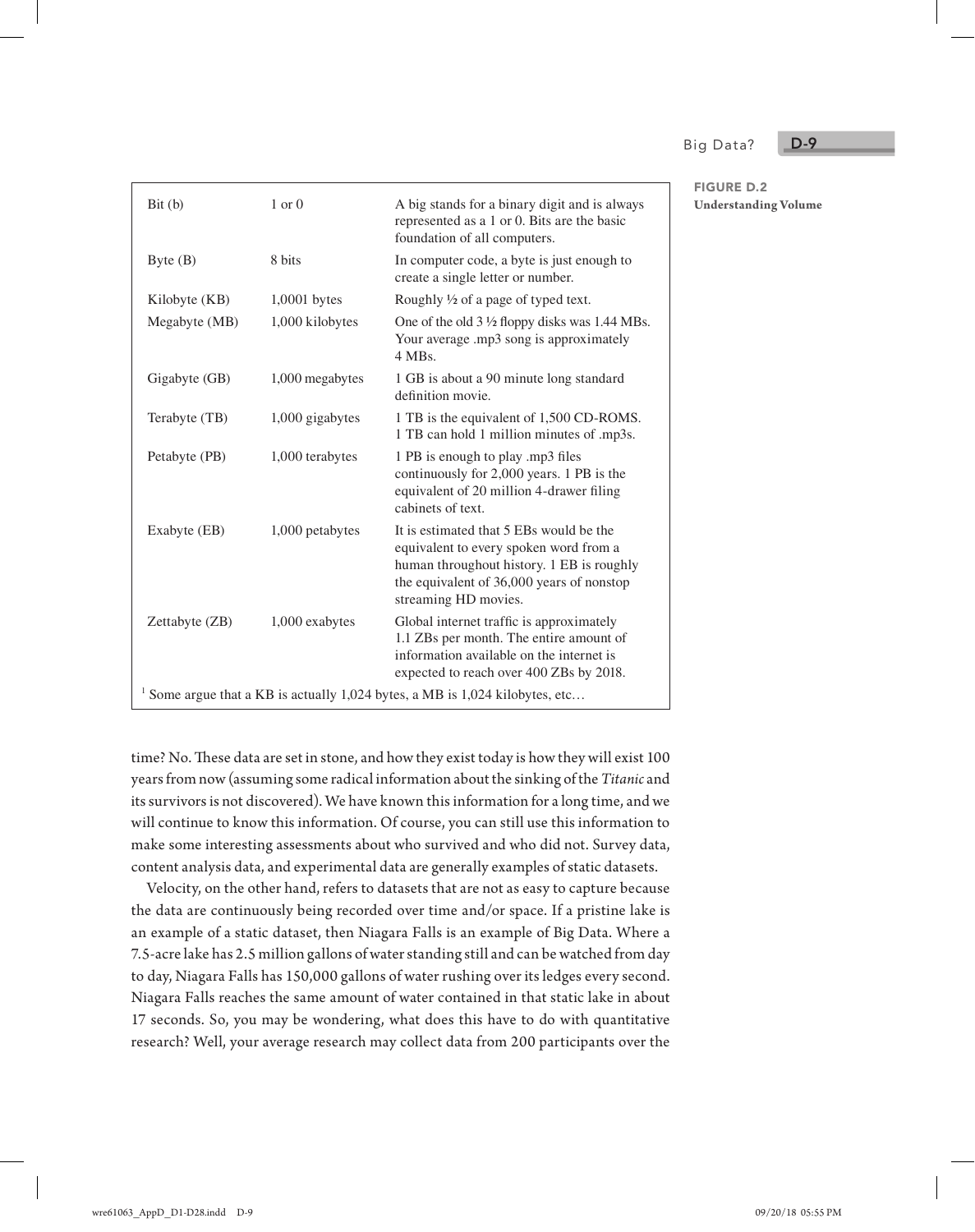course of a one-year study, and then the researcher analyzes this static data. Big Data researchers, on the other hand, look at data that are coming in at much higher volumes and much faster.

Imagine you want to examine how people in the world are using Twitter. Twitter admits to tracking who is tweeting, the GPS location of those tweets, the networks used to access Twitter, and many other pieces of metadata. For one user, this would not seem like much information; however, when you have more than 8,000 tweets per second, that is a lot of data being collected quickly. Currently, the Twitterverse sends more than 1 billion tweets in under 2 days. Want to see how much data are being generated via social media per second, today, or this year? Check out http://www.internetlivestats.com/ to see this information live. The speed at which these data are generated causes problems for most of our traditional statistical software (e.g., Excel and Statistical Package for the Social Sciences [SPSS]). These software programs are designed for fairly large static datasets. As such, new data-management techniques have been created to help us analyze these data in real time. Thankfully, there are a number of both proprietary and free software packages that will help you collect Twitter and other social networking site data. The Social Media Lab at Ted Rogers School of Management, Ryerson University, has put together a comprehensive list of tools that have been used by researchers who study social networking sites (http://socialmediadata.org/social-media-research-toolkit/). One of our coauthors recently collected data about a large march happening in Washington, DC. Our coauthor collected over 500,000 tweets that were sent about the march during a 24-hour period. As you can imagine, that's a lot of data to examine.

#### VARIETY

The last V in Laney's three V's of Big Data is variety. In the other research methods we have discussed in this book, all of these data can be easily input into a traditional spreadsheet for analytic purposes (e.g., Excel or SPSS). And other traditional data can be used in a traditional relational database (e.g., Access or FileMaker). Whether you want to create an employee database containing contact information, photos, and summaries of annual reports or you want to handle the reservation system for a multimillion-dollar hotel chain, a database is the most effective tool to help you.

Although most people just call them databases, there are a number of different types of databases that can exist. The most common one is a relational database. Edgar Codd (1970) coined the term *relational database* while working at IBM in the late 1960s. The basic part of a relational database is a single table that consists of rows (records) and columns (fields). Figure D.3 is an example of a basic relational database. These databases are called relational because of the ability to establish mathematical relationships across multiple tables; the relationships between rows in these databases are sometimes described as parent and child. Your average database may have 10 different tables that it creates various relationships among. Advanced databases could have up to 1,000 different tables.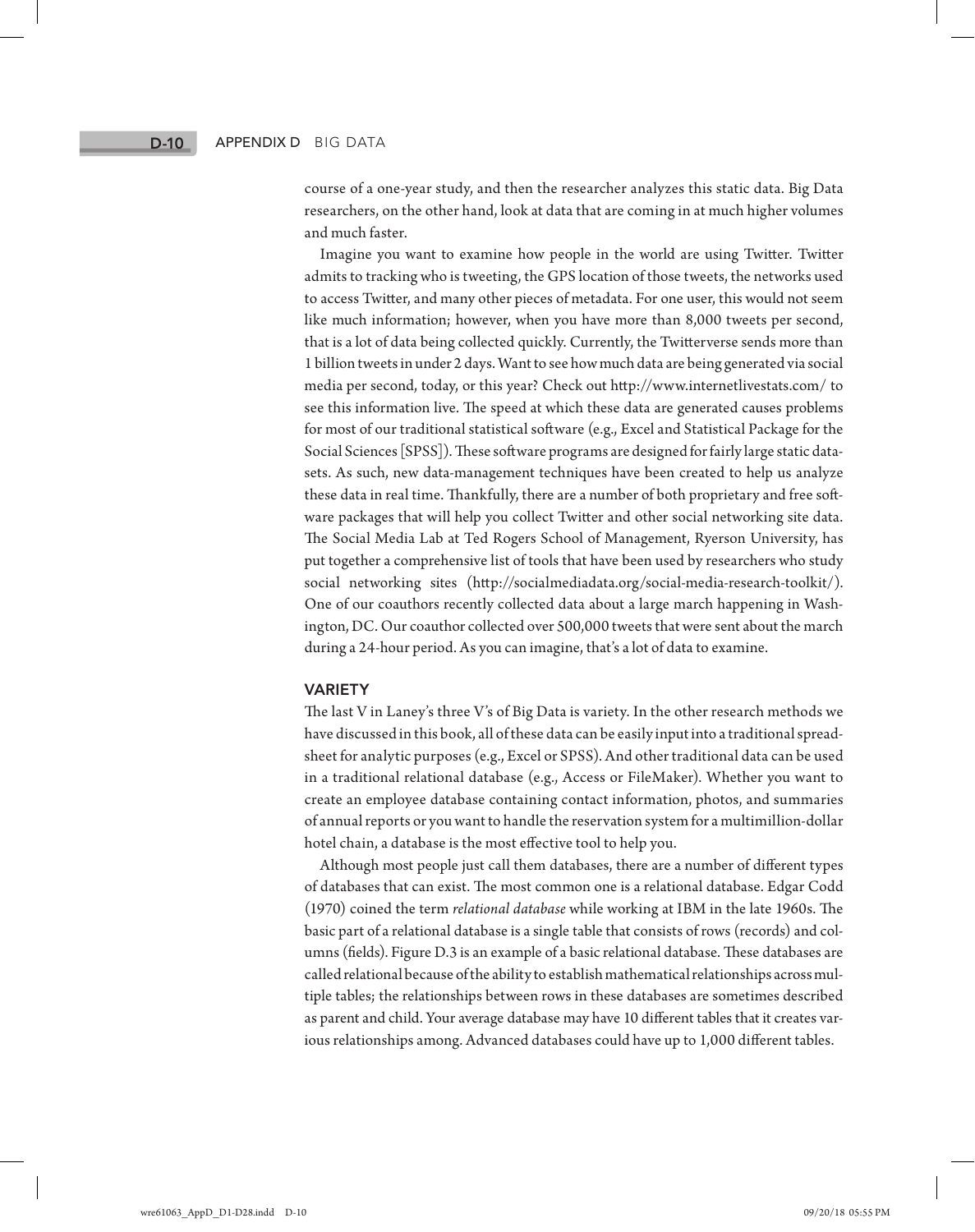#### Big Data?

D-11

#### FIGURE D.3 **Relational Database**

|         | <b>Fields</b>        |                      |                         |           |  |  |  |  |
|---------|----------------------|----------------------|-------------------------|-----------|--|--|--|--|
| Records | <b>Employee Name</b> | Tenure at<br>Company | Department              | Salary    |  |  |  |  |
|         | Rebecca Smith        | 8 Years              | Human Resources         | \$75,000  |  |  |  |  |
|         | Donald Praeger       | 17 Years             | Management              | \$225,000 |  |  |  |  |
|         | Candice Flayhan      | 3 Years              | Marketing               | \$100,000 |  |  |  |  |
|         | Joan Johnson         | 17 Years             | Management              | \$225,000 |  |  |  |  |
|         | <b>Jessie Attias</b> | 8 Months             | <b>Public Relations</b> | \$60,000  |  |  |  |  |

The "variety" of Big Data comes into play because the statistical techniques associated with Big Data can analyze traditional structured data (e.g., spreadsheets and databases), but it can also handle semistructured and nonstructured data that come in the forms of audio, images, text, video, and so on. For example, most social media sites enable people to post some kind of text in addition to photos and videos that are shared, along with links to other websites. So to understand how people are truly using social media, you cannot ignore these other forms of data just because they do not easily fit into the more traditional data management box. Some information scientists have argued that 80% to 85% of the data being analyzed today are unstructured data, especially in the form of text; however, these numbers do not always have actual data to support them (Grimes, 2008). And in the end, whether you believe that 80% to 85% of data being analyzed are unstructured is not as relevant as the reality that unstructured data comprise a huge part of Big Data today.

#### Four More V's

Besides the original three V's proposed by Laney (2001), van Rijmenam (2014) has proposed an additional four V's: veracity, variability, visualization, and value.

#### **VERACITY**

Data are only good when you can trust the data. When your data are bad, you will make decisions based on those data that are simply invalid. This is especially true when much of the decision making is automated by computers. For example, on Tuesday, April 23, 2013, a hacker used the Associated Press's Twitter account to send out the following tweet at 12:07 PM: "Breaking: Two Explosions in the White House and Barack Obama Is injured." The U.S. stock market took a \$200 billion nose dive after this tweet was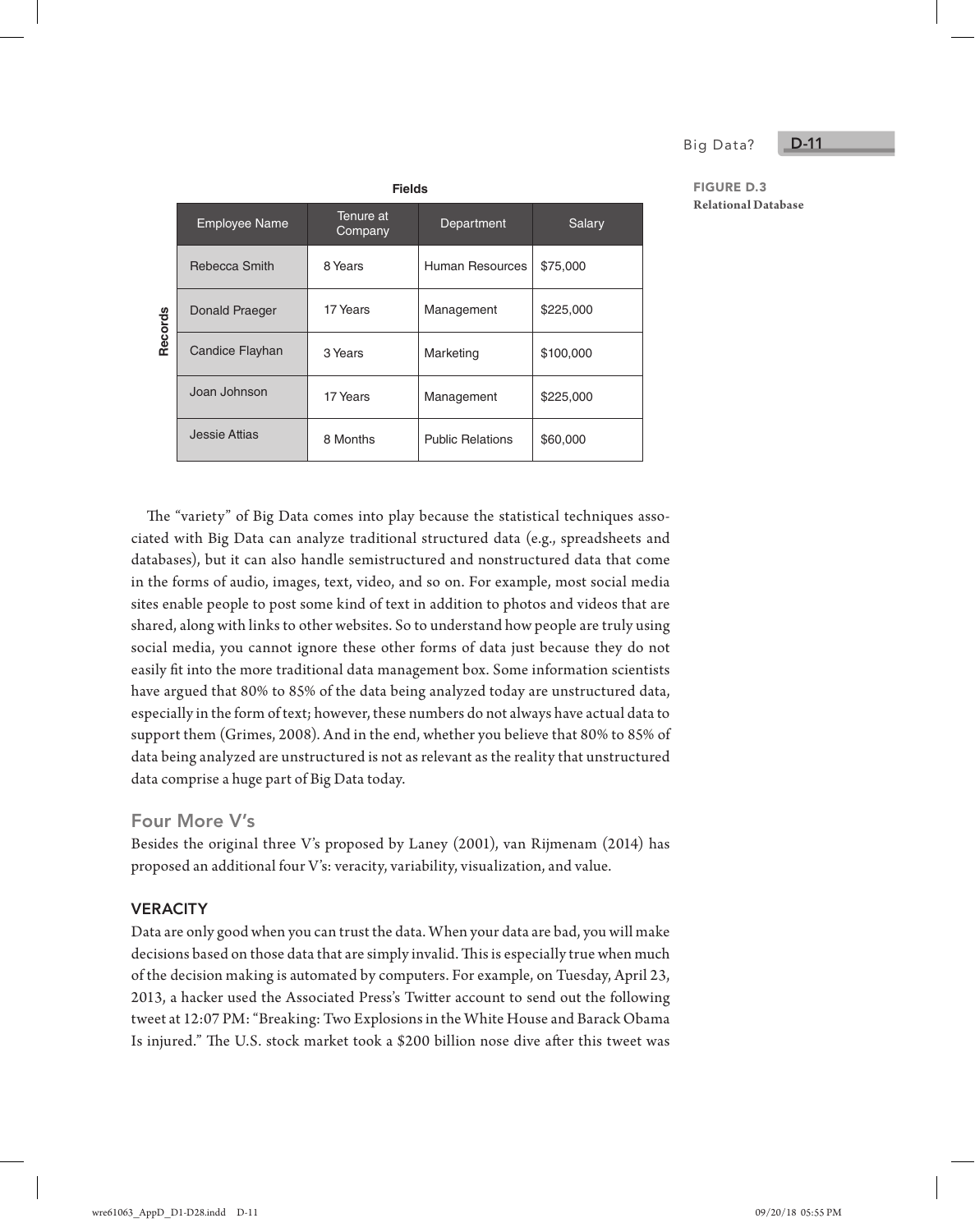#### Appendix D Big Data

sent. Of course, the tweet was fake, and it was corrected within minutes. So how did the stock market dive so quickly? One of the main reasons is that many stock trading companies have supercomputers constantly analyzing data across the Internet (including Twitter). When those computers received the tweet from a predetermined trusted source like the Associated Press, the computers went into a selling frenzy automatically, without any human actually telling them to do so. As you can see, when you have bad data, you will have bad decisions.

#### VARIABILITY

Variability refers to data in which meaning is always changing. For example, imagine that you tweet "Lacey's Coffee shop is great," and another customer responds to your tweet by saying, "Lacey's Coffee Shop is great if you like bad customer service." Although data analysts who are studying tweets about Lacey's Coffee Shop might search the data for the word "great," they would need to have sophisticated algorithms that look at the surrounding pattern of words to truly understand the meaning of great in this tweet. Thus, great is the piece of data under analysis, but the meaning of great is variable. Context does matter. As van Rijmenam (2014) explains, "Variability is often confused with variety. Say you have a bakery that sells 10 different breads. That is variety. Now imagine you go to that bakery three days in a row and every day you buy the same type of bread but each day it tastes and smells different. That is variability" (p. 11).

#### VISUALIZATION

The third additional V is visualization, or taking a large amount of data and putting it into some kind of easy-to-read format. Van Rijmenam (2014) warns against thinking of visualization as simple barographs and pie charts. Visualization is designed to help people quickly see and understand what the data are saying. Although visualization may seem simple, it can be one of the hardest parts of the Big Data process. For example, imagine you want to display a history of the use of various terms in printed books going back to the 1800s. You could spend the rest of your natural life going through books trying to accomplish this task, or you could rely on the Big Data set created through the Google Books Library Project. Google has been scanning massive numbers of books dating back to the 1800s in an effort to create a digital knowledge base. One of the fascinating parts of this process involves being able to analyze the text within these books in a way that could never have been dreamed of before.

Getting back to our example, when we analyze the use of the words "elocution," "speech," "communication," "media," and "nonverbal" in books dating back to the 1800s, an interesting trend emerges. When you look at Figure D.4, you can see how the inclusion of these words has changed over time. Although "speech" was the preferred term for a long time, "communication" has usurped "speech" as the more commonly written word. The other three words ("elocution," "media," and "nonverbal") hovered fairly close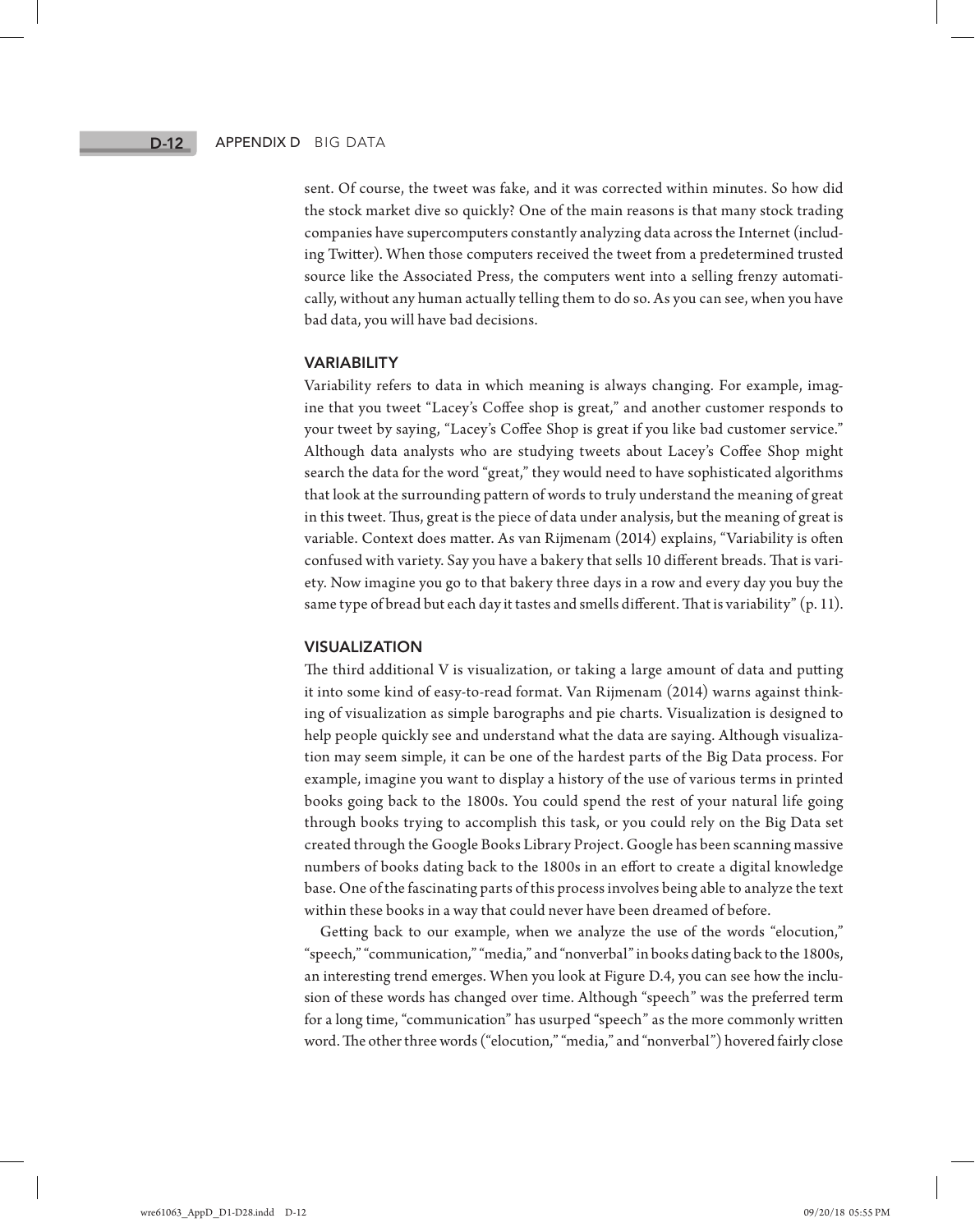Big Data?

#### D-13

#### Google books Ngram Viewer



**Google Books Library Project**

together toward the lower end of the spectrum. The first recorded inclusion of the word "nonverbal" by Google happened in 1806, but you really do not see its use take off until the 1960s. As for the word "media," we saw steadily increasing use from the 1800s into the 1900s, but the real takeoff of the term did not happen until the 1930s. Now, the word "media" is more common in books than the word "speech." As for the word "elocution," it was never as common as "speech" and "communication," but it was used more commonly at the beginning of the 1800s than it was by the 1900s.

The one simple chart in Figure D.4 was created using massive amounts of data and could not have been completed even back at the turn of the 21st century. Although you can make some interesting conjectures about the use of those terms over time based on the data, our purpose here is for you to look at how the data from massive quantities of books for more than 200 years are visualized in a simple chart. If you want to play with this tool on your own, you can go to their website at https://books.google.com/ngrams/.

#### VALUE

The last of van Rijmenam's (2014) four additional V's is value, or the ability to turn Big Data into information that helps generate knowledge and wisdom. For the professional world, this knowledge and wisdom means ensuring that people using the data can make decisions based on the data that will help the organization competitively. In academia, we want these data to tell us something about how humans behave, interact, and communicate with one another. If you are going to take the time and expense to use Big Data, you want to ensure that the end result has value.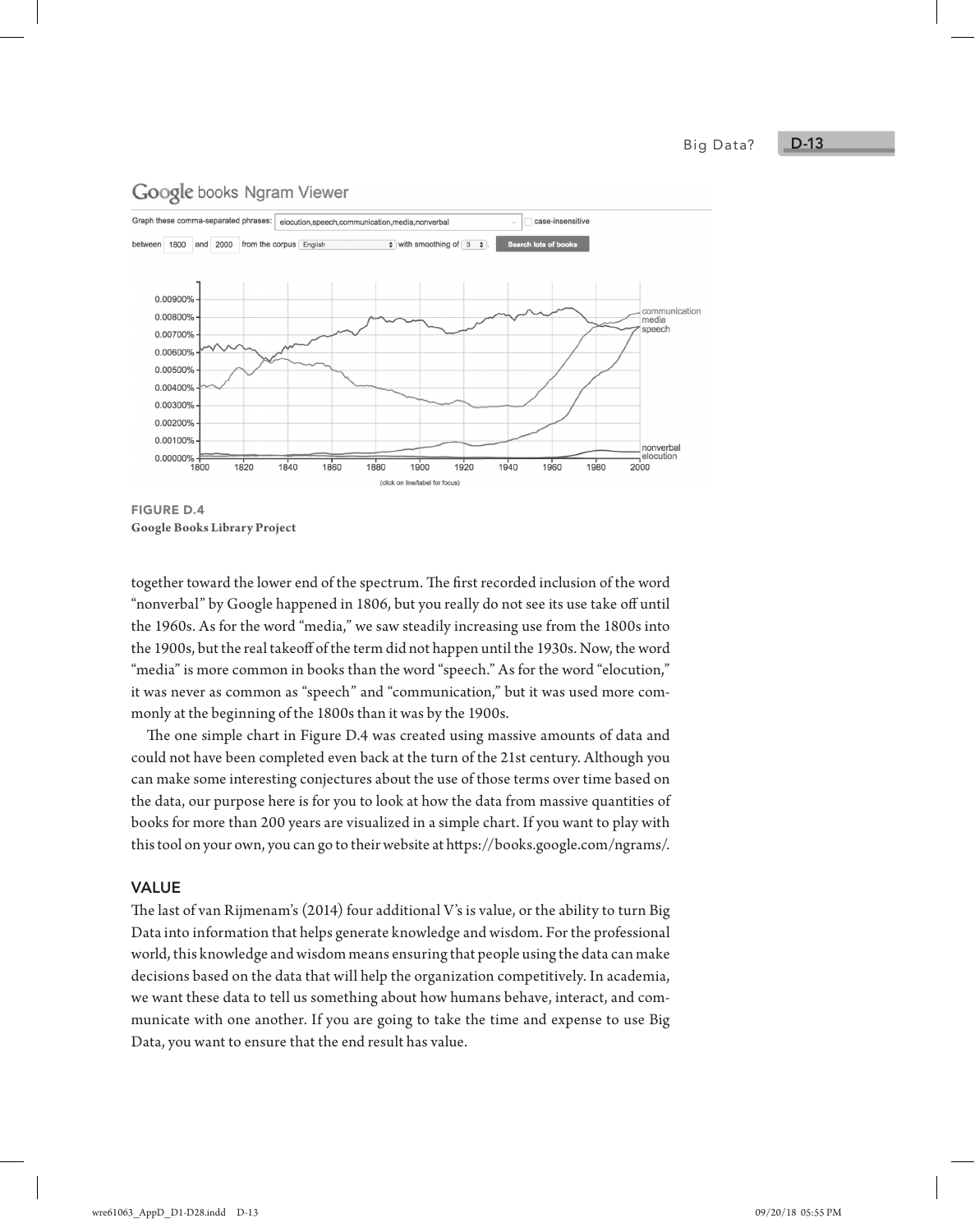# BIG DATA AND THE CLOUD

As discussed in the previous section, one factor that makes Big Data "big" is that the data cannot be stored on a single personal computer, which Laney (2001) referred to as the volume of the data. In fact, even adding an extra external hard drive to your computer will not help you handle the amount of data being produced. Imagine you want to analyze the data that a company like Facebook produces in a single day. You are looking at sifting through around 700 terabytes of data. Your average computer may have a 1-terabyte hard drive, so you would need 700 average PCs to store all of the data necessary. And that 700 terabytes is just storage space. It does not include any of the software that you need for your computer or statistical analyses. In this section, we explore what is meant by "the Cloud," the relationship between the Cloud and data, and the intersection of Big Data and the Cloud.

#### Understanding the Cloud

Needing access to data at ever-increasing sizes is not new. As mentioned earlier in this chapter, in the good old days, when you needed your data to go with you, you put it on a floppy disk that contained about 1.44 MB of memory. These quickly became obsolete, however, and the next major player in this space game was the zip drive. Most of you reading this text probably have never seen a zip drive, which was introduced in 1994 and gone by 2000. These drives originally stored around 250 MB and eventually grew to 750 MB before the writeable CD-ROM became the norm. The CD-ROM came in a few different sizes as well, ranging from 650 to 900 MB. Then came the DVD-ROM, which could hold 4.7 GB of data. One interesting technology that changed storage capacities was the USB flash drive, which was first introduced by IBM and Trek Technology. The original USB flash drive (also called a thumb drive because of their size) only contained 8 MB of data. Unlike some of the other technologies discussed here, the USB flash drive is the only one that has grown with the ever-increasing need to handle larger amounts of data. Today, you can purchase a reliable two-terabyte USB drive. Admittedly, the current cost is close to \$1,400, so it is priced out of the range of most people for a simple thumb drive, but you can be assured that this price will be dropping.

You may wonder why this brief history of the size of portable data-storage devices is important to the world of Big Data, but it is essential for understanding where we are today. In recent years, instead of taking a USB drive with you when you must carry data, many of us rely on Internet-based storage. Internet-based storage is like a giant filing cabinet of your data kept on the Internet so that you can access it from anywhere you need. We call this giant filing cabinet on the Internet "the Cloud." This does make it sound like our data are stored in some magical place, but in actuality, our data get stored on servers that are hosted by cloud-storage companies. These servers are actually housed in extremely large data-storage centers (or data farms). It is not uncommon to see many of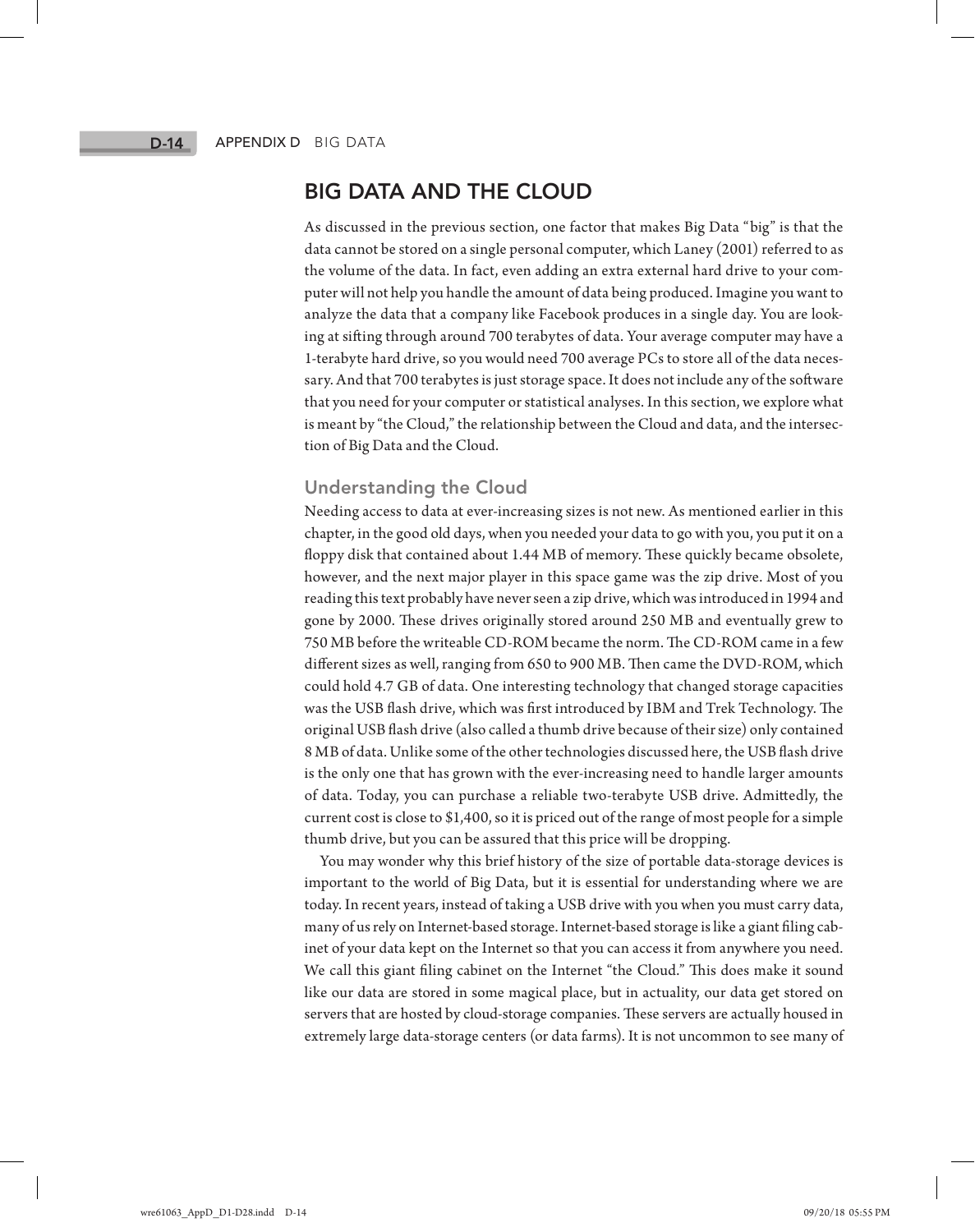the top names in social networking or cloud storage having servers located within a single data-storage center just rows away from each other. Some companies, like Facebook, have opted to stop leasing space in a data-storage center and open multiple facilities of their own. The ultimate purpose of these large data-storage facilities is to allow these massive servers to have easy, direct access to the Internet so that users can access their information without ever knowing the necessary computing power behind what is happening.

We will use one basic company as an example (we are not promoting this company). Dropbox was founded in 2007 by Drew Houston and Arash Ferdowsi, two former MIT computer science graduates. The idea behind Dropbox was simple. Houston was tired of having to save work to a flash drive that was taken between home, school, and work. Flash drives, although great devices, can fail. Houston started creating a way to access his files through the Internet in an effort to ditch the flash drive. So how does Dropbox work? When you sign up for a free 2-GB membership, you save files into a Dropbox folder on your computer that is automatically synced to a storage server at a data-storage center. When you want to access those folders on a different computer or device, the Dropbox application is able to locate your content on the server and give you access to those files. Voilà! You have now used cloud computing.

#### The Cloud and Data

The cloud has enabled a wide range of businesses to have almost unlimited amounts of storage capacity online because of massive data-storage centers. One of the biggest names in cloud storage is actually Amazon Web Services. Amazon's S3 data storage has more than 50 regional storage centers around the world. In fact, if you have ever watched Netflix, then you have accessed data that were streamed from an Amazon storage facility. For partnering with a storage center, there are three important characteristics to consider: scalability, redundancy, and speed. Obviously, as scalability, redundancy, and speed increase, so does the cost of the cloud service.

#### **SCALABILITY**

Scalability refers to the ability of the data-storage center to grow as you grow. Can it meet the increasing demands that you have when you have them? As organizations amass more and more data, they often must increase the amount of data storage they have available. In the past, organizations had their own data-storage servers. Often, however, these quickly became obsolete because more storage capacity was needed, or the company purchased too much storage capacity that was never utilized.

#### **REDUNDANCY**

Redundancy involves how many backup copies of your data can be made. Data can even have problems in the Cloud, so having redundancies built into data storage prevents any data from getting corrupted or lost. Dropbox is a great example of redundancy. When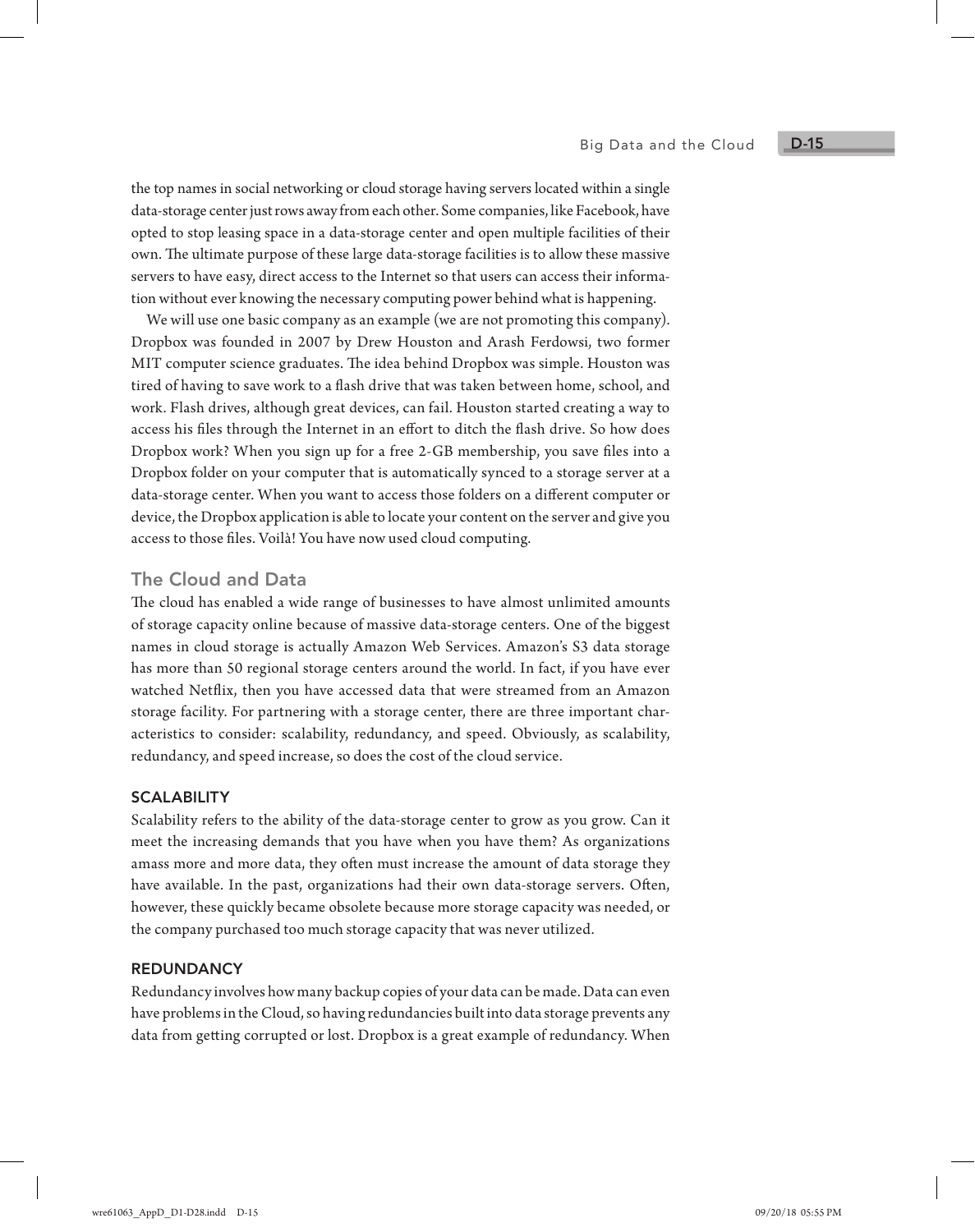#### Appendix D Big Data

someone uses Dropbox, copies of the files are kept on that person's hard drive, any other hard drive where that individual installs Dropbox and syncs files, and by Dropbox itself on multiple servers. In fact, Dropbox stores copies of every file uploaded to Dropbox (including multiple versions of files and deleted files) for up to 30 days. So if someone accidentally deletes a file, Dropbox's redundancy is right there to help her or him get the data back.

#### SPEED

Speed refers to how quickly you want to access your data. If you are working with a program like Dropbox, you want fast access to the files that you have stored with that company. However, there are other instances when immediate access to your data may not be as important. Imagine you are a college or university that has just digitized all of its student records since the school opened. This amount of digitization will create a lot of data, but do you need quick, immediate access to all of these data? Probably not. Many data-storage centers have repositories for what is called cold data, or data that are not needed often but must be stored somewhere. Amazon's cold data program is called Glacier. It is cheap (about \$0.01 per gigabyte) and can grow as an organization needs more data space; however, getting access to these data could take a few hours when a request is made.

#### Big Data and the Cloud

Now that we have explained how the Cloud works, it is also important to discuss the notion of cloud computing, or computer services that are delivered to your computer via the Cloud. Four basic types of common services are delivered: infrastructure as a service (IaaS), platform as a service (PaaS), software as a service (SaaS), and data as a service (DaaS).

As the names suggest, the first three are more about how we interact with cloud computer rather than the data themselves. IaaS is really what we have been talking about with regard to data storage centers. IaaS involves access to storage, hard drives, servers, and so on. PaaS is a service that allows application creators to develop, test, and deploy their apps at a much faster rate. As an end user of all these tools, SaaS is where most of us really experience cloud computing. When you interact with a website software like Google Docs, Microsoft OneDrive, or iWork for iCloud, you are experiencing SaaS.

Finally, we have DaaS, which enables individuals to buy access to data. According to Pringle (2014), DaaS can be defined "as the sourcing, management, and provision of data delivered in an immediately consumable format to organizations' business users as a service" (p. 3). DaaS providers realize that in the 21st century, data are a commodity, so collecting and selling that data to others is a profitable business. Maybe you want access to every tweet that has ever been sent. You could scroll through all of that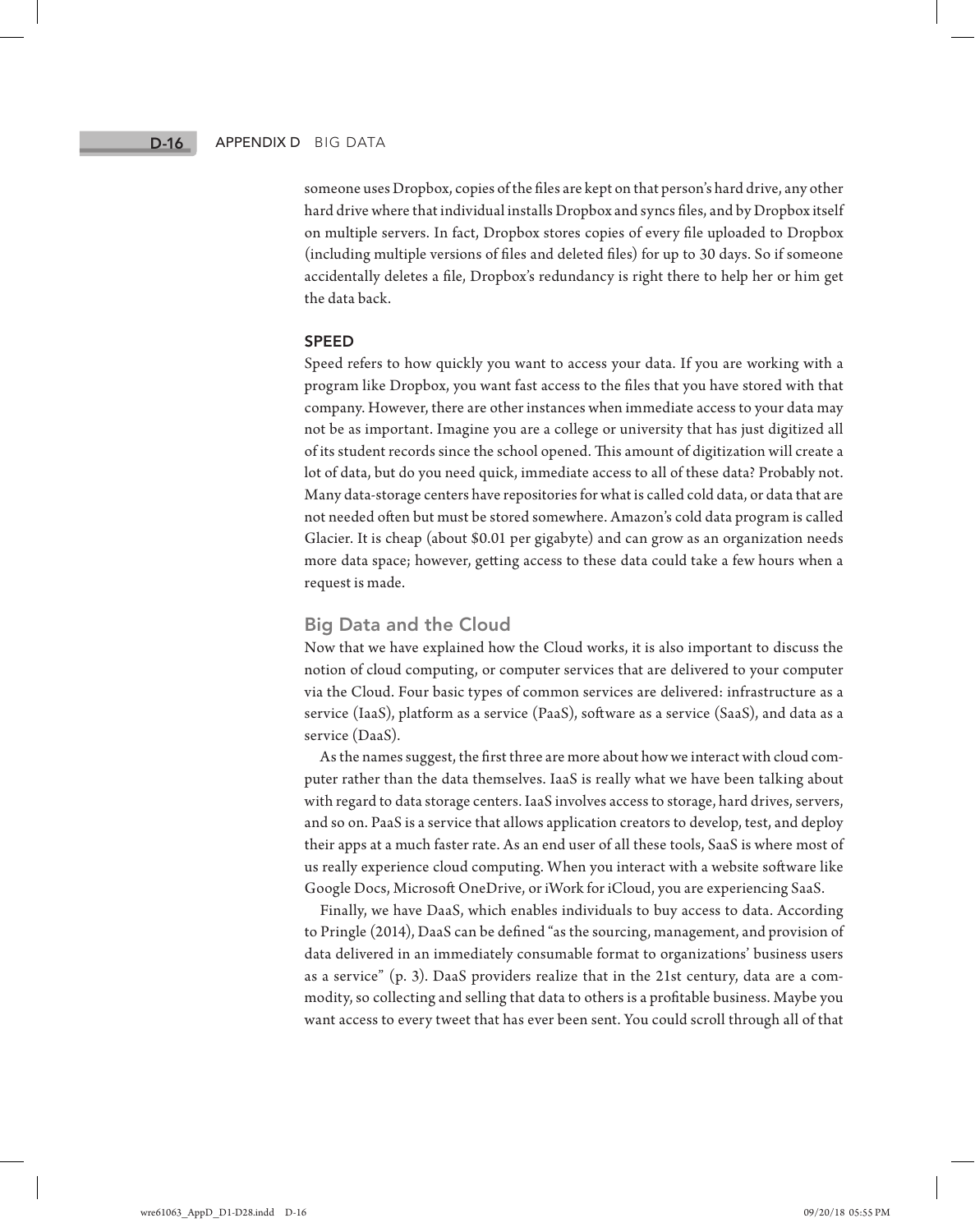#### D-17

information, or you could buy access to that information from a DaaS provider who has already done the legwork. Some more common sources of this type of data are Factual (http://www.factual.com/), Gnip (https://gnip.com/), Infochimps (http://www .infochimps.com/), Opera Solutions (http://operasolutions.com/), and Oracle (https:// www.oracle.com/cloud/daas.html/).

Thankfully, not all accessible data must be gathered by yourself or purchased. There are a number of great sources of data that can be freely used. Figure D.5 lists some good, publicly available sources of Big Data.

| <b>Type of Data</b>                                                                                           | Data Source                                         | <b>FIGURE D.5</b> |
|---------------------------------------------------------------------------------------------------------------|-----------------------------------------------------|-------------------|
| Amazon Web Services Public Data                                                                               | <b>Free Sources</b><br>of Big Data                  |                   |
| List of various publicly available datasets.                                                                  | http://aws.amazon.com/datasets                      |                   |
| Data.gov                                                                                                      |                                                     |                   |
| Source of open data created by the U.S. government.                                                           | http://www.data.gov/                                |                   |
| Data.gov.UK                                                                                                   |                                                     |                   |
| Open data compiled and available from the United<br>Kingdom Government.                                       | http://data.gov.uk/                                 |                   |
| European Union Open Data Portal                                                                               |                                                     |                   |
| Range of data collected by various institutions within<br>the European Union.                                 | http://open-data.europa.eu/en/data/                 |                   |
| HealthData.gov                                                                                                |                                                     |                   |
| 125 years of public health data collected within the U.S.                                                     | https://www.healthdata.gov/                         |                   |
| Million Song Database                                                                                         |                                                     |                   |
| This database contains metadata for over one million<br>songs.                                                | http://aws.amazon.com/<br>datasets/6468931156960467 |                   |
| Pew Research Center                                                                                           |                                                     |                   |
| Downloadable datasets from PRC research projects. Not<br>all are necessarily Big Data.                        | http://www.pewinternet.org/datasets                 |                   |
| WikiData                                                                                                      |                                                     |                   |
| Centralized, structured database of content from other<br>Wikimedia sites.                                    | https://www.wikidata.org/                           |                   |
| Yelp's Academic Dataset                                                                                       |                                                     |                   |
| Data and reviews of the 250 closest businesses for 30<br>universities (maybe your university is on the list). | https://www.yelp.com/academic_dataset               |                   |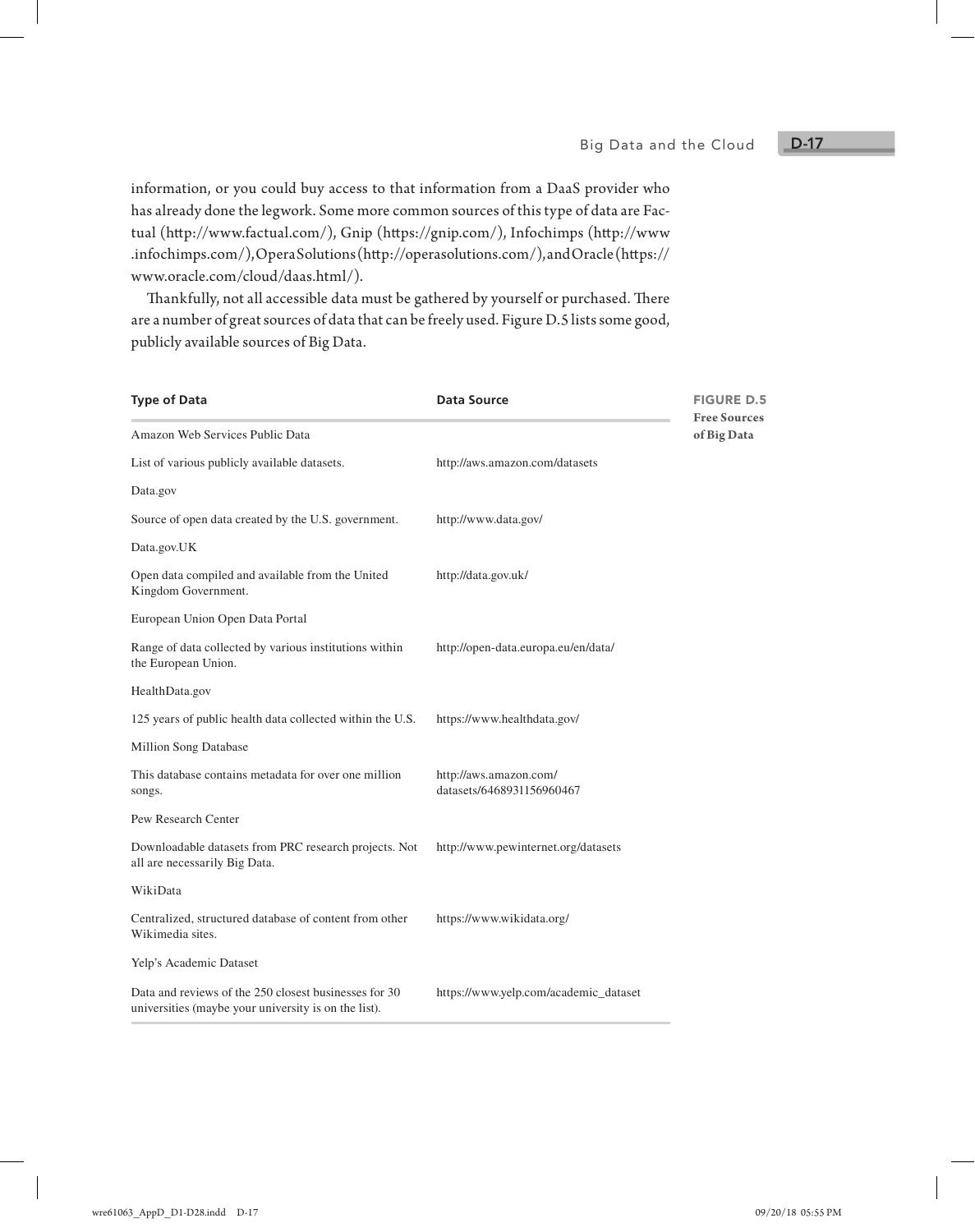# BIG DATA ANALYSIS

Before we begin our discussion of Big Data analysis, we want to clarify that we are introducing you to the basic ideas and not showing you the detailed ins and outs of Big Data analysis. It would take many volumes of information to even begin that discussion. So, in this section, we discuss some of the common analytic methods used with Big Data: data mining and monitoring and anomaly detection.

#### Data Mining

**Data mining** is the process of examining data for new, useful information. The concept of data mining became popularized in the 1990s and has been a commonly used set of techniques to look for information in large datasets. For our purposes, data mining is a technique that data scientists can use to analyze Big Data. In fact, data mining techniques can lead to all kinds of interesting findings related to business and health care. In a number of cases, prescription drugs have been pulled from the market after they were found to pose significant risks to users that had not been discovered using the traditional research process.

Unfortunately, data mining can also lead to some interesting and spurious relationships. A researcher can overexamine a dataset looking to find anything that may exist, which is often called data dredging or data fishing (looking for relationships between variables that happen only by chance). Data dredging can lead to all kinds of statistical outcomes, but these statistics have no place in actual reality because they occur by chance. According to Milloy (1995), data dredging is akin to a sharpshooter who fires his gun at the broadside of the barn and then goes up to the barn and draws his target on the side, ensuring that all of his shots are right in the bullseye.

One of the most notorious cases of data dredging was conducted by Peters et al. (1994). In this study, data-mining techniques were used to fish for relationships between one's diet and childhood leukemia. This group of researchers tested everything from fruits and vegetables to processed meats. The only finding that indicated any kind of statistical relationship, however, was hot dogs. Yes, Peters et al. found that if a child ate 12 or more hot dogs a month, he or she had an increased risk of childhood leukemia. Some newspapers took the risk seriously, reporting it as sacrosanct scientific law, but many others scoffed at the study and criticized the data-mining methods used. Marian Burros (1994) in the *New York Times* wrote, "HO-HUM. Another month, another scare. The latest is about a possible connection between the high consumption of hot dogs and childhood leukemia" (para. 1). Eventually, a more empirically structured study examined this issue and determined that the finding was not accurate (Kwan, Block, Selvin, Month, & Buffler, 2004). However, many websites still tout the original Peters et al. (1994) study as evidence of the harm from hot dogs in general.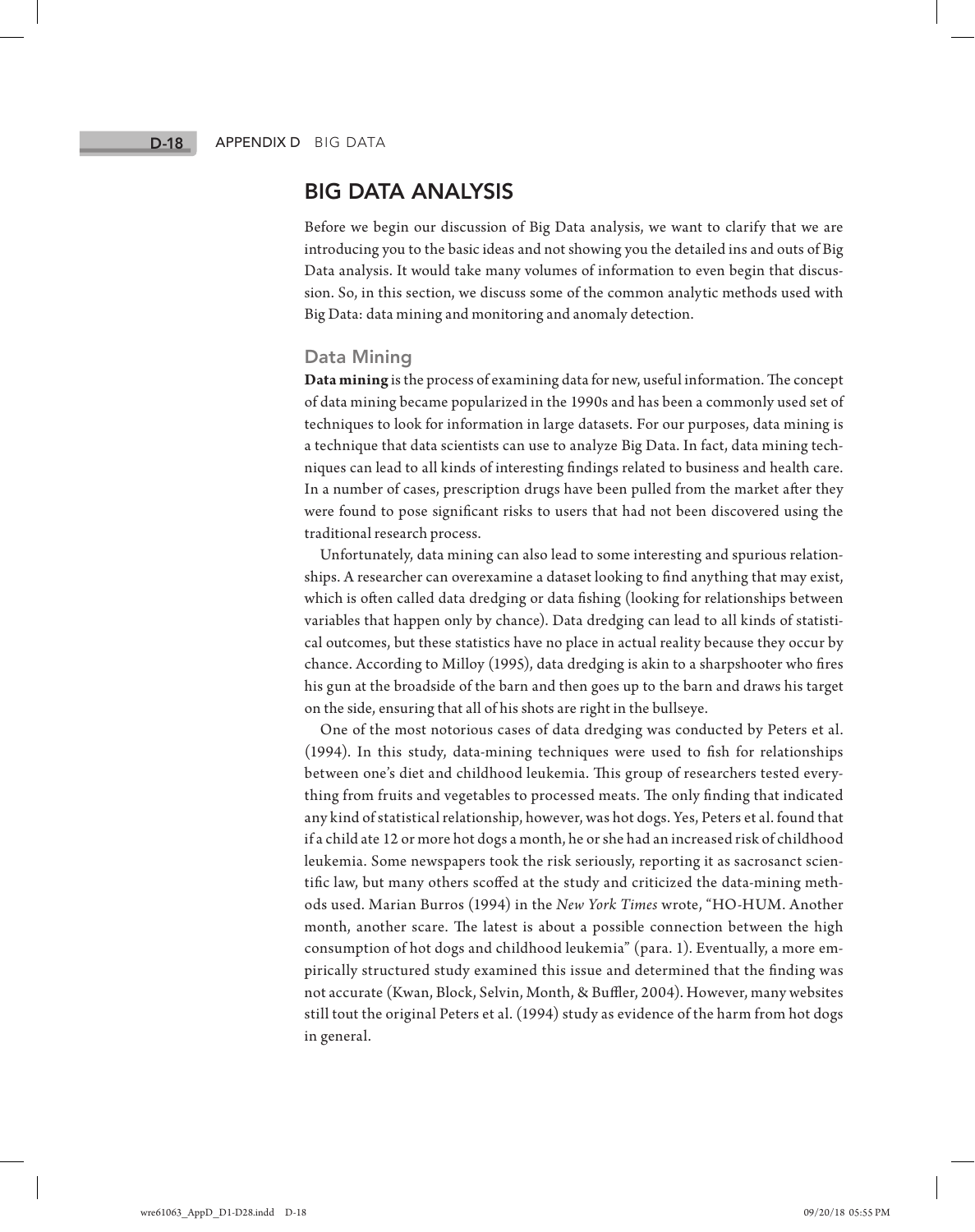Although data dredging or data fishing can be highly problematic, data mining is a useful and valid set of statistical techniques if someone follows the scientific method and has a clear purpose for analyzing data. Most data-mining experts will argue that there can be times when exploring one's data can be meaningful (LaRose & LaRose, 2014).

#### Monitoring and Anomaly Detection

Two common analyses that Big Data are used for are monitoring and detection of anomalies.

Monitoring is a form of Big Data analysis where individuals have a general idea of what they are looking for in the first place. In the beginning of this appendix, we discussed two examples of monitoring: Target, being able to predict when someone is pregnant and *Call of Duty,* knowing when people are cheating. In each of these cases, data scientists have created predictive models designed to monitor an individual's behavior. When a certain number of variables are triggered, then the data scientist is notified that the event has potentially occurred. We say that the data scientist is notified, but more often than not, the positive monitoring automatically triggers a response to occur (e.g., an individual receives coupons for baby furniture, toys, and products in the mail, or a user has her or his account suspended for cheating).

Big Data analysis can also be used to help people find anomalies. Anomalies occur when something within the data falls outside of normal activity. When looking for anomalies, you often have no idea what these anomalies may look like, so there is no way to monitor for them. Instead, anomaly detection attempts to look for patterns within the data that are outside of the norm. When these boundaries are crossed, a data scientist is notified that an anomaly has occurred. The data scientist is informed because you still need a human set of eyes to look at the results and attempt to make sense of them. Although not necessarily used for research purposes, anomaly detection is often useful. For example, if you work for a stock brokerage firm, you may want to know when stock trading patterns suddenly jump outside of the traditional trading patterns. Although this anomaly may mean nothing, it could also be a huge red flag that something drastic and unexpected is occurring. For example, a colleague worked on a research study where an automated phone system monitored the symptoms of heart-failure patients. When a patient reported gaining more than three pounds in three days, this was considered to be an anomaly, and a nurse would receive an e-mail. This e-mail triggered the nurse to call the patient to determine whether the weight gain was caused by eating a bag of chips or a worsening of the patient's heart failure.

Both monitoring and anomaly detection are not necessarily new ideas, but Big Data has made the analysis of both stronger. For example, imagine you had data from 1,000 people and you would have one anomaly. For traditional research purposes, one anomaly of 1,000 cases is not interesting. However, when you can analyze 1 million cases, now you have 1,000 anomalies occurring, so understanding what is causing the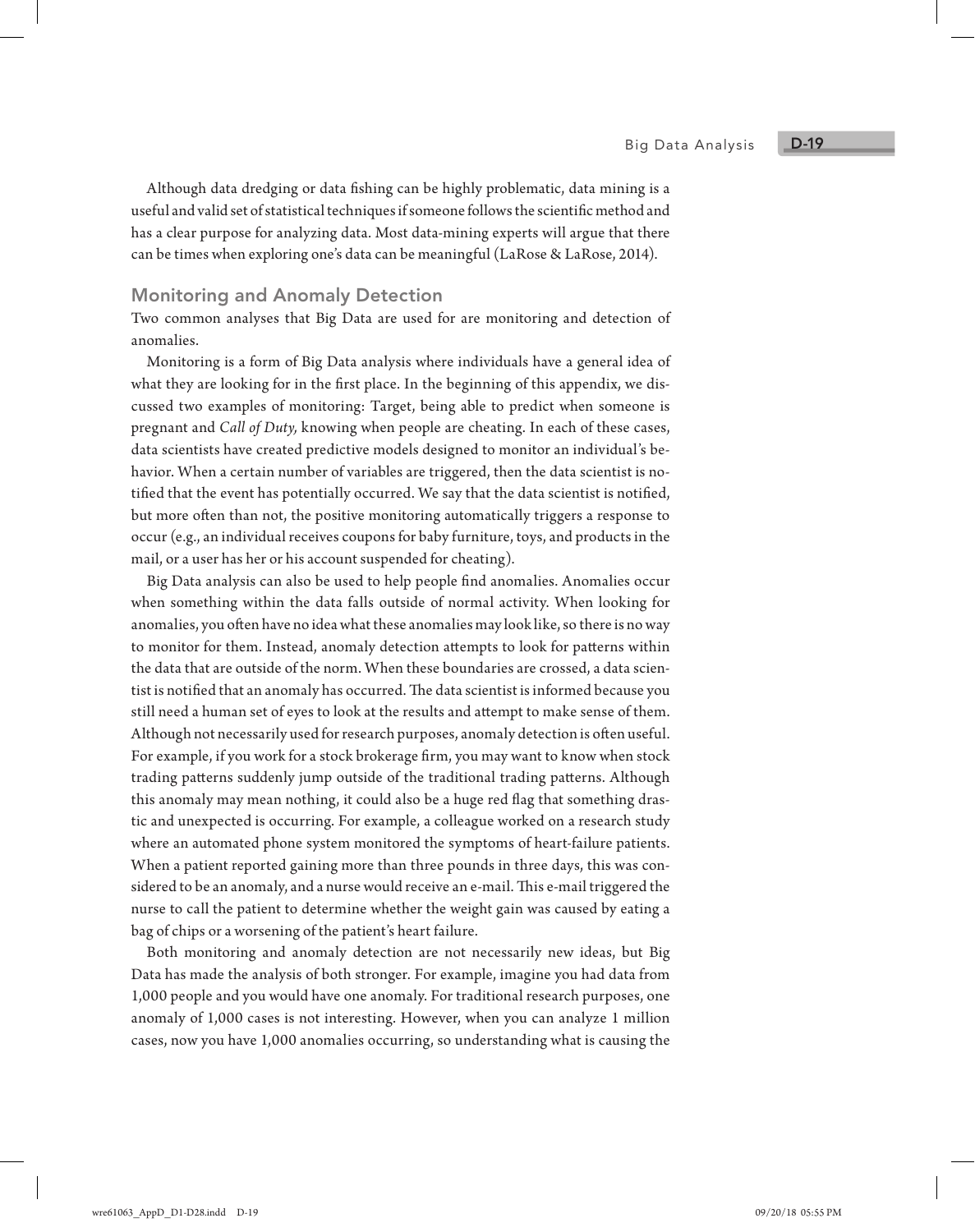anomaly becomes a fascinating research study. Furthermore, with more than 1,000 cases, researchers have the ability to make better predictive models to start predicting these anomalies and manage them when they occur.

# COMMUNICATION AND BIG DATA

Overall, there has not been a huge amount of research conducted within the field of communication using Big Data. In 2014, the *Journal of Communication* published a special issue to highlight some of the ways that researchers are using Big Data within the field. The issue's editor had this to say: "Big Data research is still in its infancy in communication. Relatively little of the work done in this early stage will stand the test of time, but all of it will likely be critical in the ongoing process of conceptual and methodological advance" (Parks, 2014, p. 355). Researchers in communication have focused on a number of interesting areas using Big Data to investigate health communication, mass communication, political communication, and social networking. We expect to see an increase in Big Data research in the near future, but we are writing this appendix while this specific research method is still "in its infancy." In this section, we are not going to look at each of the articles published in this special issue, but we are going to highlight a few of the techniques these researchers utilized.

One of the classic areas of research within media studies has consistently been agenda setting. Agenda-setting theory purports that the media has the ability to set the political agenda discussed within society. If the media finds a topic important and discusses it enough, then the public will likewise also find the topic important. Neuman, Guggenheim, Jang, and Bae (2014) conducted a comparison analysis of political discussions via Twitter versus what the mainstream media was determining to be important. The researchers used a third-party vendor to get access to the "Twitter firehose," which is the enormous, real-time stream of tweets. The firehose is also recorded, so it enables researchers to examine past phenomena as well as current ones. Overall, the researchers were able to compare what was important to social media users directly with what the traditional media outlets were broadcasting as news at the same time. Not surprising, social media and modern news outlets were not really in sync with one another. And without this massive amount of Twitter data, this type of research project would have been impossible. When looking at the various articles in the special issue of the *Journal of Communication*, a number of studies used Twitter as a source of information (Colleoni, Rozza, & Arvidsson, 2014; Emery, Szczypkal, Abrill, Kim, & Vera, 2014; Giglietto & Selva, 2014; Jungherr, 2014; Park, Baek, & Chal, 2014; Vargo, Guo, McCombs, & Shaw, 2014).

Although Twitter is the most popular source of Big Data by communication scholars thus far, it is not the only source of Big Data that communication researchers have utilized to understand human communication. Balmas and Sheafer (2014) used 800,000 news items over three decades to examine how political leaders in six countries were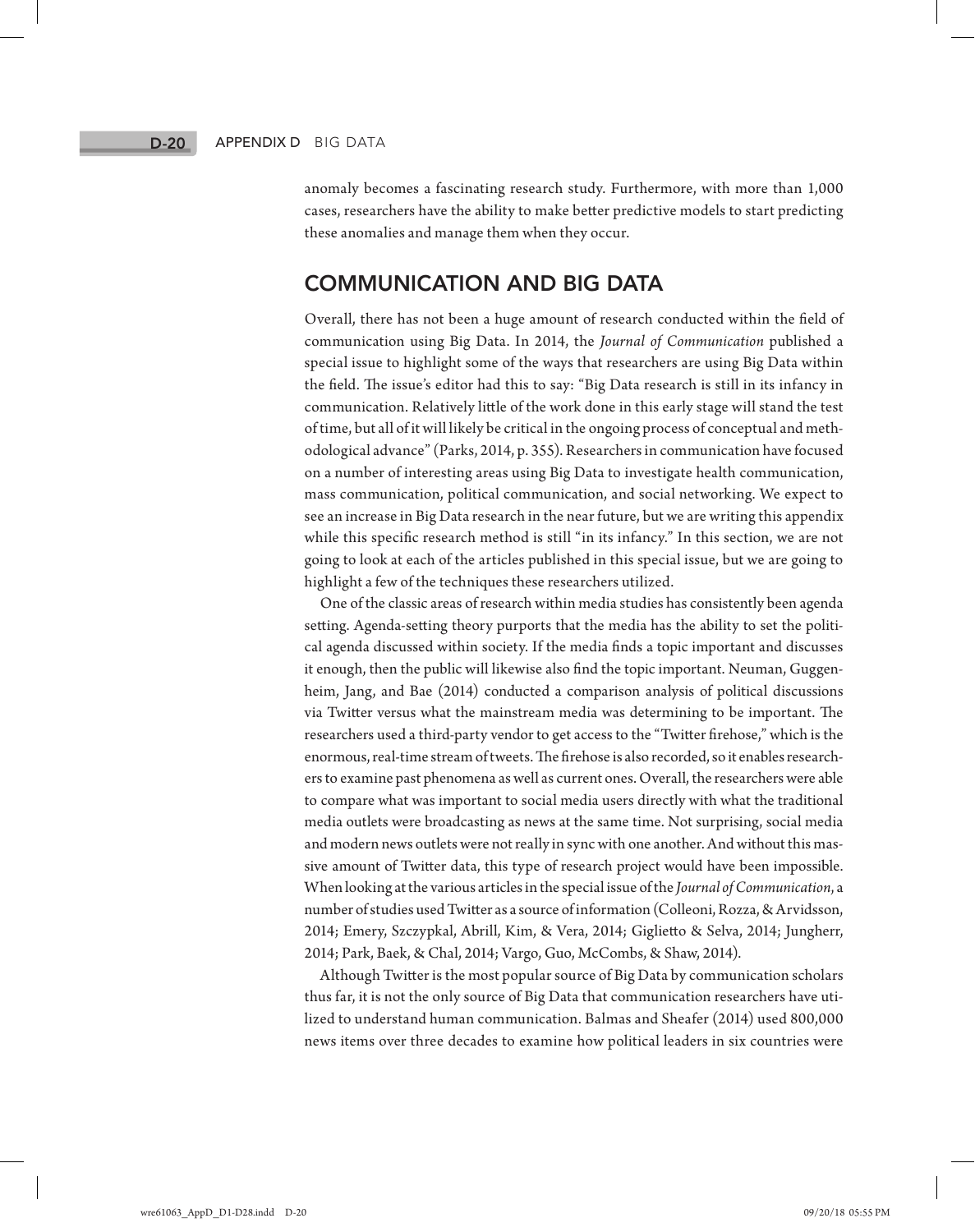#### Big Data Ethics

represented in the international media. These scholars used the news archiving service LexisNexis to locate the articles and then performed a giant content analysis of the 800,000 news items they found. In another study, Shaw and Hill (2014) used data from Wikipedia to examine how people collaborate on wikis. The researchers examined 683 different wikis to see how people go about creating and interacting with one another in the collaborative environment. According to Shaw and Hill, "This dataset consists of rich longitudinal records, which include every contribution made to each wiki, recorded with timestamps accurate to within 1 second. It includes 33,278,993 distinct contributions by 469,524 different contributors to 6,167,797 different wiki pages more than 264 gigabytes of raw data" (p. 222).

As you can see, whether using Twitter, Lexis Nexis, or Wikipedia, communication researchers are making inroads in the field of Big Data. However, there is still more work to be done. And one of the biggest hurdles many communication scholars face regarding Big Data is access (Parks, 2014). Many of the most dominant social networking sites of our time do not make data available to the public without a price. Even as this chapter was being written, the Twitter hose that Neuman et al. (2014) used is being turned off to third-party vendors (Goel, 2015). Instead, the Twitter hose will only be accessible through Gnip (https://gnip.com/), which Twitter recently purchased. Twitter sees these data as a commodity, and people who want access to the data are going to be forced to pay a lot of money to have that access. Unfortunately, without funds to get access to the data, many scholars will simply avoid delving into the Big Data world. However, as discussed earlier in this chapter, there are tools that will allow you to capture tweets as they are happening live. These tools do not have access to all of the metadata a single tweet possesses.

# BIG DATA ETHICS

Hopefully by this point, you have realized that Big Data is an amazing analytic approach/paradigm, but there are definitely points where some of it seems a little creepy. Do you really want Target to know when you are pregnant before anyone else (including yourself)? Clearly, Big Data raises some big ethical questions. Unlike traditional academic research, much of the research conducted using Big Data simply does not fall under the traditional ethical oversight that academic research does. As such, we rely on individuals and organizations to treat these data ethically. According to Big Data ethicists, Big Data ethics involves four primary issues: privacy, identity, ownership, and reputation (Davis & Patterson, 2012; Richards & King, 2014).

#### **Privacy**

Probably the single biggest concern regarding ethics and Big Data involves an individual's privacy. We live in a world where information is being collected about us all of the time without our knowledge. Most data collectors will argue that the collection of data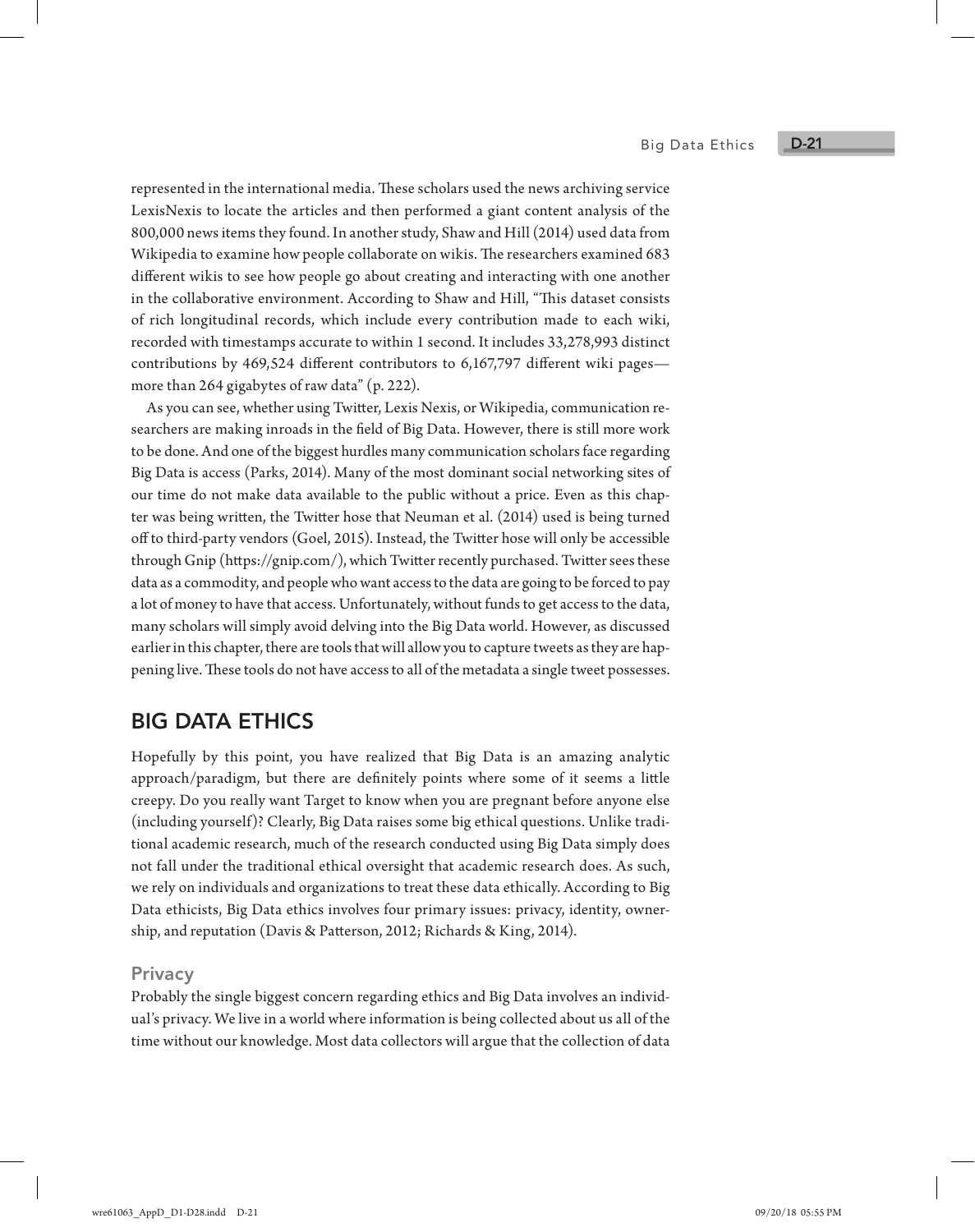is completed in a way to maintain an individual's anonymity or confidentiality. However, a number of studies have shown that this simply is not the case.

For example, Latanya Arvette Sweeney (2000) was a graduate student when the state of Massachusetts decided to release the medical data for all public employees. Massachusetts did due diligence in its attempt at de-identifying the dataset. In fact, the governor at the time, William Weld, promised that the data were de-identified and that employees had no reason to worry anyone could go about identifying their individual medical data. Sweeney took this challenge and set out to re-identify the governor's data. First, she knew the governor resided in Cambridge, Massachusetts, so for \$20, she purchased the voter ID data. The voter ID database included the names, ages, addresses, zip codes, and birthdates of everyone in Cambridge. Sweeney quickly compared the information she learned about the governor to that in the patient database and found that only six people had the governor's birthdate, only three were male, and only one lived in his zip code. With that information, Sweeney was able to correctly identify the governor's health records, including diagnoses and prescriptions that he was taking. Sweeney would later determine that with just three pieces of information (date of birth, sex, and zip code) she could correctly identify 87% of people.

In 2002, the implementation of Health Insurance Portability and Accountability Act (HIPAA) did put a few new protections in place with regard to health information. However, de-identifying data in other venues has also become a concern. In 2006, Netflix released a dataset to the general public containing the de-identified movie rating history of 480,189 Netflix customers for 17,770 movies. Overall, the dataset contained 100,480,507 ratings from Netflix users. Netflix released these data in an effort to allow individuals and teams to create new algorithms that could predict an individual's rating of a movie. Researchers Arvind Narayanan and Vitaly Shmatikov (2008) took this dataset and decided to see whether they could re-identify the individuals within the de-identified dataset. Comparing the Netflix data with information taken from ratings on the Internet Movie Database (IMDB), the researchers successfully re-identified a Netflix user's movie watching and rating history.

As you can see from both of these examples, privacy is a serious problem in the world of Big Data. When it takes only three pieces of information to correctly identify 87% of people, one must always question the privacy of these data.

#### Identity

In Walt Whitman's (1871) poem "Song of Myself," he writes, "I am large, I contain multitudes." In this short phrase, Whitman is acknowledging that many of us have varying parts to our individual identities. Social psychologists have argued for years that an individual's identity is a complex and ever-evolving idea. More specifically, a person's identity is her or his own conception of who he or she is based on unique individuality and group affiliations. Cohen (2013) asserts, "[P]eople are born into networks of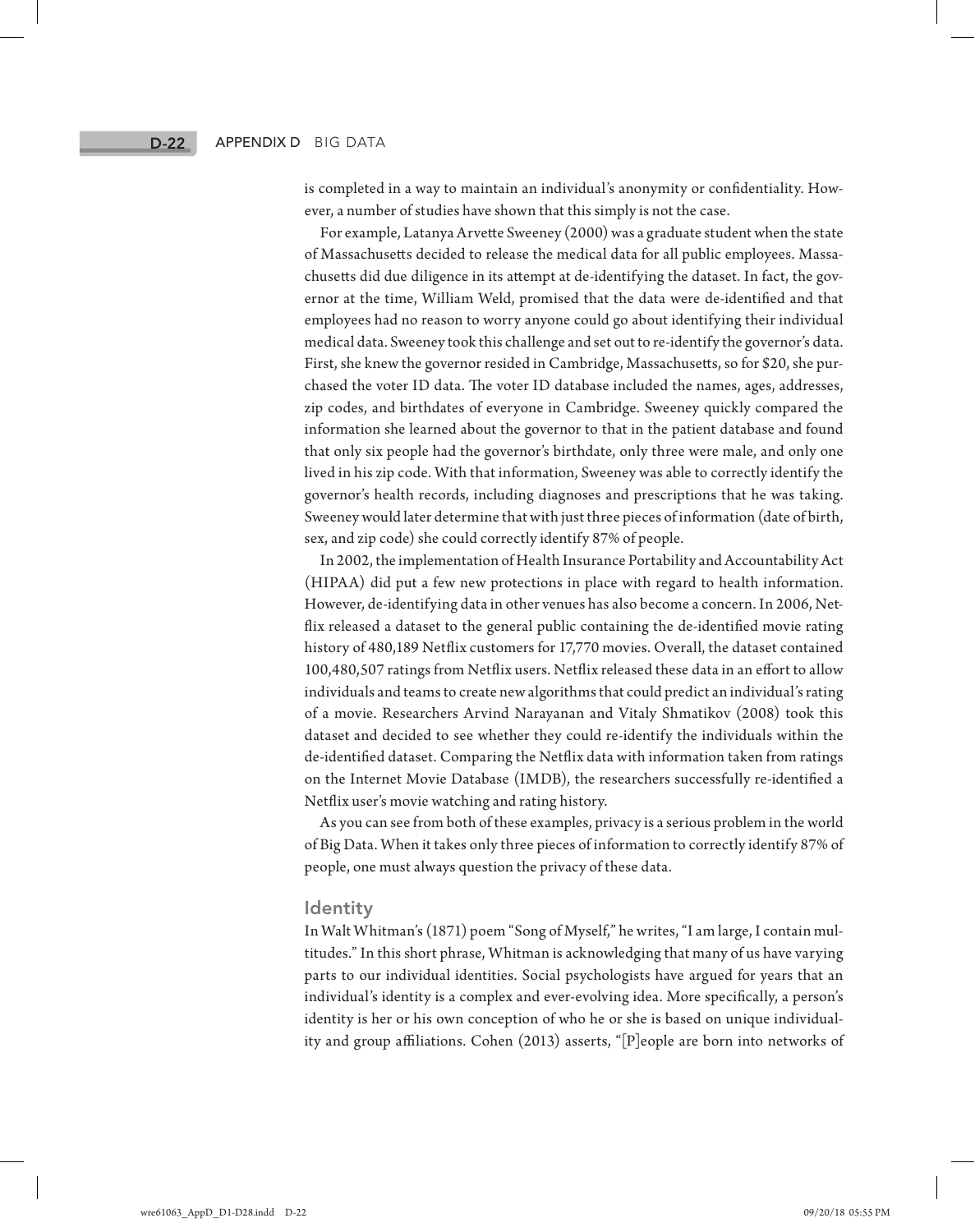relationships, practices, and beliefs, and over time encounter and experiment with others, engaging in a diverse and ad hoc mix of practices that defies neat theoretical simplification" (p. 1910).

Unfortunately, not everyone in the networked world sees people as having this right to create their own identities. One of the biggest concerns related to Big Data is who gets to determine your identity in the 21st century. Richards and King (2014) noted that "[Big Data] analytics can compromise identity by allowing institutional surveillance to moderate and even determine who we are before we make up our own minds" (p. 422). Big Data can create a picture of who you are to others without you having any real say in the matter. Instead of you determining your own identity, the numbers determine that identity for you and place you in a clearly labeled box.

A secondary identity concern involves the creation of multiple identities in life. We often have differing identities in school, with our friends, with our families, and in the workplace. However, some argue that this kind of pluralistic understanding of identities has no place in the online world. Mark Zuckerberg, founder and chief executive officer of Facebook, was once quoted as saying, "Having two identities for yourself is an example of a lack of integrity" (Helft, 2011, para. 3). Clearly, Zuckerberg sees the world of identity as purely 100% authentic or 100% inauthentic, with no room in between.

We should mention that there is a highly symbiotic relationship between issues of privacy and identity. As everything we do online is collected and fed into giant storehouses of information, a serious question arises about how this information is used by others. Calo (2014, 2015) has argued that the next wave of Big Data analytics will be targeted less at understanding who we are as people and more at how Big Data analytics can shape us as people. Basically, Calo (2014) argues that Big Data is getting to the point where the information that businesses learn about us as individuals will be used to directly influence who we are as individuals. Marketers will attempt to shape our identities based on what they have learned about our identity. Behavioral economists call this practice **digital nudging**, or "the use of user-interface design elements to guide people's behavior in digital choice environments" (Weinmann, Schneider, & vom Brocke, 2016, p. 433). Weinmann et al. (2016) go on to explain, "Humans face choices every day, but the outcome of any choice is influenced not only by rational deliberations of the available options but also by the design of the choice environment in which information is presented, which can exert a subconscious influence on the outcomes" (p. 433). In other words, humans can only choose between the choices they are given and how those choices are presented. Calo (2014) then takes this one step further and asks to what extent this same technology could be used against the populace. That politicians could gather "information about individual citizens to better persuade them comes very close to the sort of Orwellian propaganda society has collectively rejected. A related critique of nudging is that it tends to infantilize the citizen by removing the habit of choice. Again, the constant mediation of the citizen by technology could accelerate this effect" (p. 1049).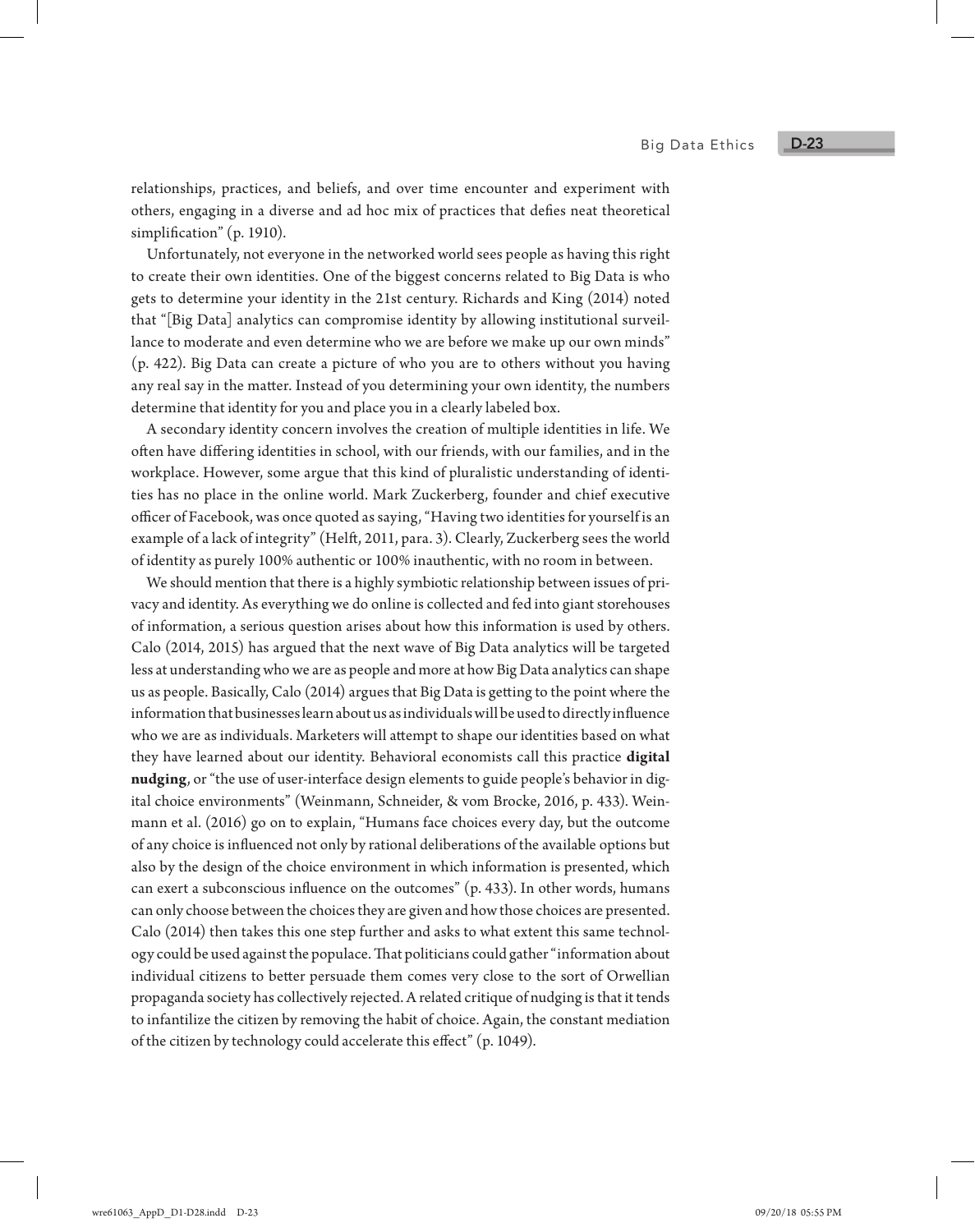#### **Ownership**

The third ethical concern related to Big Data involves ownership. To what extent (if any) do we own the information gathered about ourselves? Do we own basic demographic information about ourselves (e.g., height, weight, eye/hair color, ethnicity/race, date of birth, and zip code)? What about family information (e.g., genetic history, family lineage, and family health histories)? Do we own data about our hobbies (e.g., video editing, basketball, car mechanic, or crafter)? Do we own information about the skills we have (e.g., making a free throw, kicking a field goal, sewing clothing, or arranging large events)? What about our own individual personal tastes (e.g., Coke vs. Pepsi, broccoli vs. asparagus, McDonald's vs. Burger King, and plastic vs. paper)? A lot of information can (and is) collected about us all the time, but do we have any actual ownership of these data?

Europe has long had much more stringent rules for how companies can collect and use data. In fact, the European Union's website devoted to data protection states, "Protecting your personal data—a fundamental right!" (http://ec.europa.eu/justice/data-protection/). The European Union has a set of fairly straightforward policies that argue an individual's data can only be collected for legitimate purposes. You cannot just collect data on or about people simply because you want to collect that data for unspecified reasons to be determined at a later time. Furthermore, the new European Union General Data Protection Regulation (GDPR) rules have reshaped data collection and privacy rules within the EU. However, these same rules do not apply in the United States. Although there have been pushes to create a Consumer Privacy Bill of Rights that tackles issues of data ownership, these legislative pushes have not gone far.

#### Reputation

The last major ethical question related to Big Data involves an individual's reputation, or the extent that an individual has control over how others think about her or him. According to Davis and Patterson (2012), "Unless we were famous for some other reason, the vast majority of us managed our reputation by acting well (or poorly) in relation to those directly around us. In some cases, a second-degree perception—that is, what the people who knew you said about you to the people who they knew—might influence one's reputation" (p. 18). Today, however, Big Data allows people the ability to infer your identity and form opinions about who you are as a person based purely on the data that are collected about you.

The tech industry has not always been understanding of issues related to reputation. Google's chief executive officer, Eric Schmidt, once told a reporter, "If you have something that you don't want anyone to know, maybe you shouldn't be doing it in the first place" (Newman, 2009, para. 3). To put this quotation in context, Schmidt was discussing the amount of data that are kept and tracked for each individual under the USA Patriot Act. However, there is an inherent idea behind Schmidt's statement that impacts one's deeper reputation. Most of us have probably seen, even if only accidentally,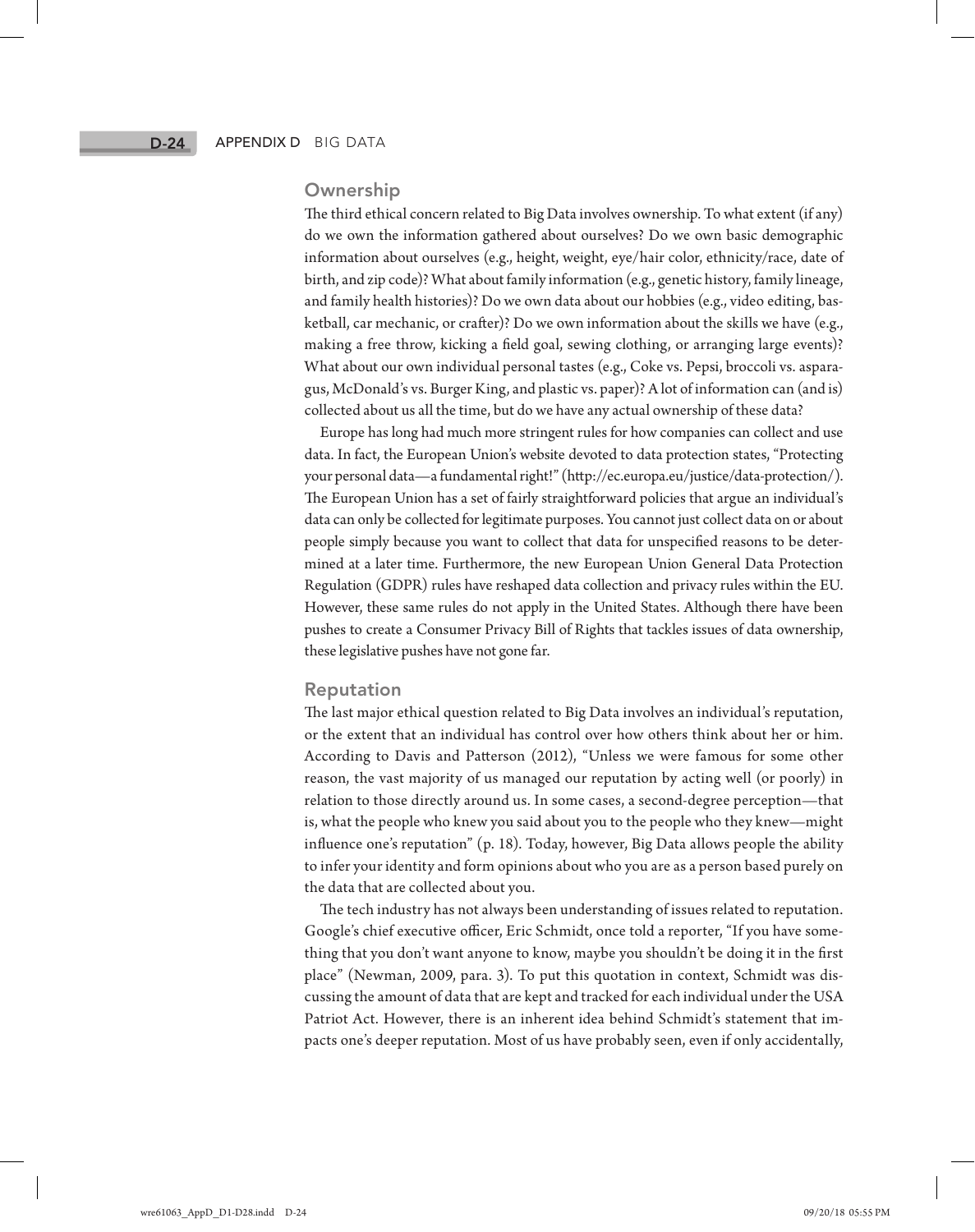Glossary

something on the Internet that we wish we could simply unsee. Should your reputation be based on you having seen whatever that was? In fact, online reputation management is becoming a huge business. Just ask the many companies that now profit by helping individuals, groups, and organizations with this task. BrandYourself says it all right on their website (https//brandyourself.com): "Look great when employers, clients, and even dates Google you."

# Manage Your Online Reputation

- 1. *Google yourself.* It is important to know what information exists on the Internet about you. You may be surprised by some of what you see.
- 2. *Buy your domain name.* Part of brand management is purchasing the domain name that corresponds with your name. For example, the first author of this book has his domain name at http://www.JasonSWrench .com/. The last thing you want is someone else to own your domain and have information on that website that is deemed inappropriate.
- 3. *Join social networks.* One mistake that some people make is thinking that if they are not on social networks, that is a good thing. Actually, not being on social networks can be a red flag. Instead, join social networks like LinkedIn, Facebook, and Twitter, but be mindful of the content you post and support.
- 4. *Optimize your presence.* You want people to find you, so you want to make it easy for them to do this.

For example, the first author of this book can be found on Facebook, Twitter, LinkedIn, YouTube, Vimeo, SlideShare, and other social networking sites all under the name JasonSWrench. Why does he do this? When you are consistent across your social networking platforms, you can create a brand that tells the story of who you are. And when you link these various accounts together, they help you rise in listings of Google's and other search engines. You can also use the free reputation report available at http://brandyourself.com/to help manage this.

5. *Keep your private things private*. If you do not want your grandmother, boss, or future boss to learn it about you, then do not put it online. Admittedly, some younger people have been on social networking sites since they were children and did not think or care about their reputations. Unfortunately, anything that exists on the Internet about you can come back to harm you.

# GLOSSARY

- **Big Data:** Data that are simply too large to store on a single computer and are beyond the scope of traditional statistical research software.
- **Data:** Collected measures of independent and dependent variables that can be used for statistical calculations.
- **Data Analytics:** Set of tools used to make predictions about the future based on information from the past.
- **Data Mining:** The process of examining data for new, useful information.
- **Data Science:** The emerging field that attempts to extract knowledge from data through advanced mathematical analyses, computers, and databases.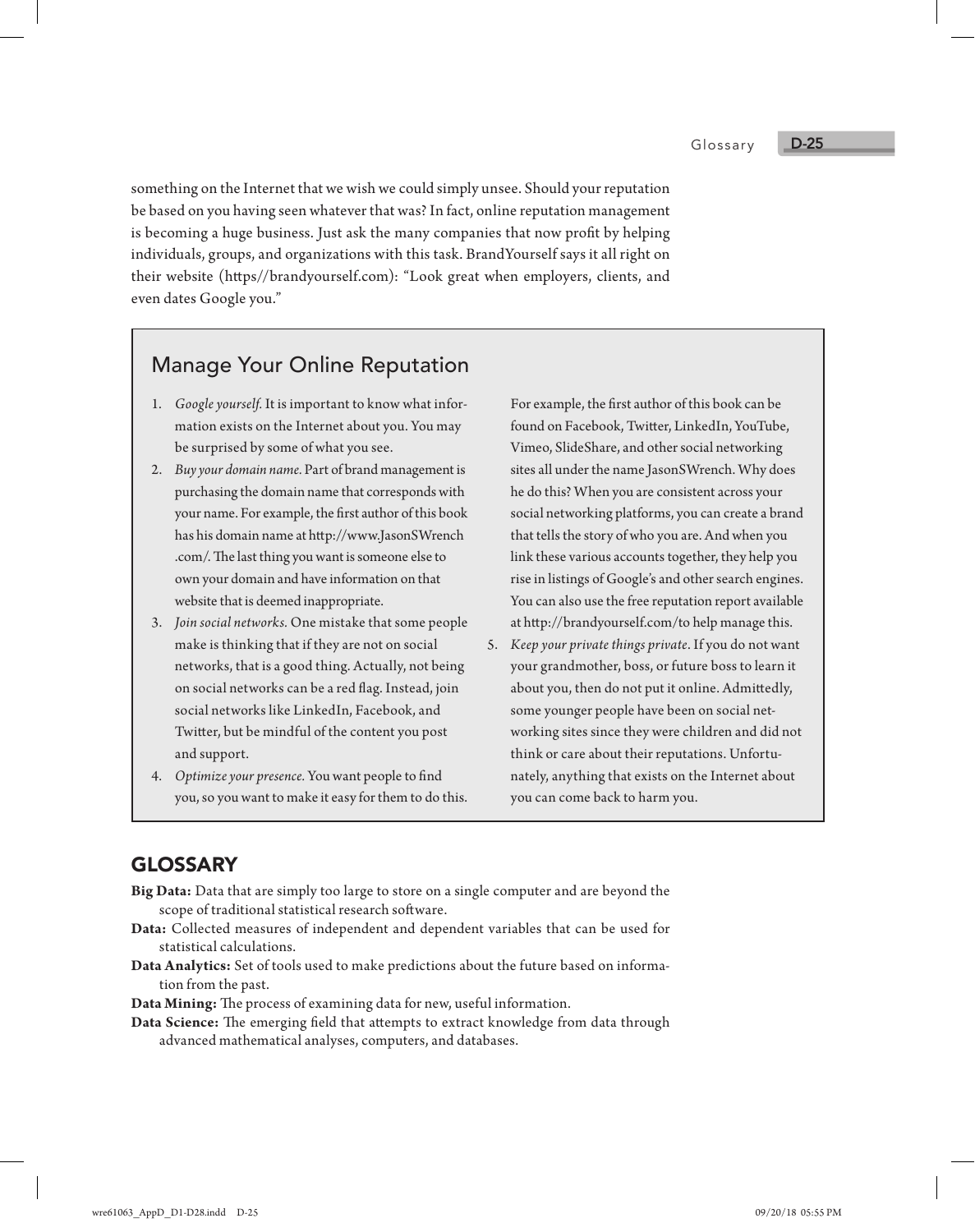- **Digital Nudging:** The purposeful use of user-interface designs of various forms of technology that help guide consumers' decision-making processes and behaviors in digital environments.
- **Descriptive Analytics:** Data analytics associated with describing the data.
- **Internet of Things:** The process of connecting a wide variety of devices that we use in our lives together through the Internet.
- **Machine Learning:** Branch of science involving the creation of algorithms that enable a computer to learn and make decisions when exposed to new data.
- **Predictive Analytics:** Data analytics designed to use existing data to make predictions about the future.
- **Prescriptive Analytics:** Data analytics designed to determine possible courses of action and what the ramifications of these different courses of action would be.

#### REFERENCES

- Balmas, M., & Sheafer, T. (2014). Charismatic leaders and mediated personalization in the international arena. *Communication Research, 41*, 991–1015. doi:10.1177/ 0093650213510936
- Burros, M. (1994, June 22). Eating well. *New York Times*. Retrieved from http://www .nytimes.com/1994/06/22/garden/eating-well.html/
- Calo, R. (2014). Digital market manipulation. *The George Washington Law Review, 82*(4), 995–1051.
- Calo, R. (2015). Robot-sized gaps in surveillance law. In M. Rotenberg, J. Horwitz, and J. Scott (Eds.), *Privacy in the modern age: The search for solutions* (pp. 41–45). New York, NY: New Press.
- Codd, E. F. (1970). A relational model of data for large shared data banks. *Communications of the ACM, 13*(6), 337–387.
- Cohen, J. E. (2013). What is privacy for? *Harvard Law Review, 126*(6), 1904–1933.
- Colleoni, E., Rozza, A., & Arvidsson, A. (2014). Echo chamber or public sphere? Predicting political orientation and measuring political homophily in Twitter using Big Data. *Journal of Communication, 64*, 317–332. doi:10.1111/jcom.12084
- Conway, D. (2010, September 30). *The data science Venn diagram*. Retrieved from http:// drewconway.com/zia/2013/3/26/the-data-science-venn-diagram/
- Davis, K., & Patterson, D. (2012). *Ethics of big data: Balancing risk and innovation*. Sebastopol, CA: O'Reilly.
- Dawson, R. J. M. (1995). The "unusual episode" data revisited. *Journal of Statistics Education, 3*(3). Retrieved from http://www.amstat.org/publications/jse/v3n3/datasets. dawson.html/
- Dwoskin, E. (2014, June 6). In a single tweet, as many pieces of metadata as there are characters. *Wall Street Journal*. Retrieved from http://blogs.wsj.com/digits/2014/06/06/ in-a-single-tweet-as-manypieces-of-metadata-as-there-are-characters/
- Emery, S. L., Szczypkal, G., Abrill, E. P., Kim, Y., & Vera, L. (2014). Are you scared yet? Evaluating fear appeal messages in tweets about the Tips campaign. *Journal of Communication, 64*, 278–295. doi:10.1111/jcom.12083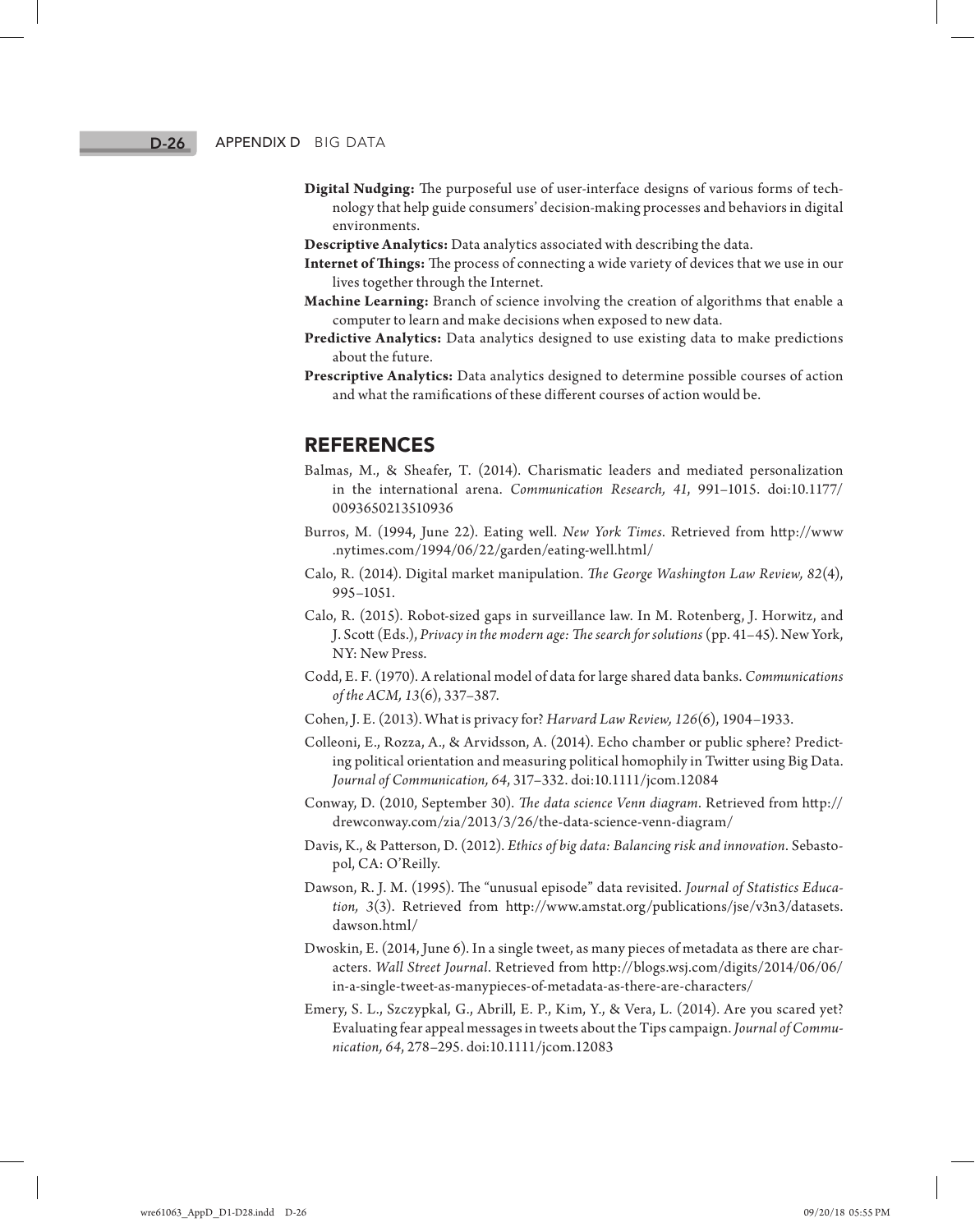#### References

- Giglietto, F., & Selva, D. (2014). Second screen and participation: A content analysis on a full season dataset of tweets. *Journal of Communication, 64*, 260–277. doi:10.1111/ jcom.12085
- Goel, V. (2015, April 11). Twitter's evolving plans to make money from its data stream. *New York Times*. Retrieved from http://bits.blogs.nytimes.com/2015/04/11/twittersevolving-plans-to-makemoney-from-its-data-stream/?\_r=0/
- Grimes, S. (2008, August 1). Unstructured data and the 80 percent rule. *Breakthrough Analysis*. Retrieved from http://www.lakeandpondsolutions.com/helpful-info/acreageand-volumecalculations/
- Helft, M. (2011, May 13). Facebook, foe of anonymity, is forced to explain a secret. *New York Times*. Retrieved from http://www.nytimes.com/2011/05/14/technology/14facebook .html?  $r=0/$
- Hewlett-Packard. (2014, July 29). *HP study reveals 70 percent of internet of things devices vulnerable to attack: IoT devices averaged 25 vulnerabilities per product, indicating expanding attack surface for adversaries* [Press release]. Retrieved from http://www8.hp.com/us/ en/hp-news/press-release.html?id=1744676#.Wy5YQ6dKiUk
- Jungherr, A. (2014). The logic of political coverage on twitter: Temporal dynamics and content. *Journal of Communication, 64*, 239–259. doi:10.1111/jcom.12087
- Kwan, M. L., Block, G., Selvin, S., Month, S., & Buffler, P. A. (2004). Food consumption by children and the risk of childhood acute leukemia. *American Journal of Epidemiology, 160*, 1098–1107.
- Laney, D. (2001, February 6). *3D data management: Controlling data volume, velocity, and variety* (File 949). Stamford, CT: META Group.
- Larose, D. T., & Larose, C. D. (2014). *Discovering knowledge in data: An introduction to data mining*. Hoboken, NJ: Wiley.
- Milloy, S. (1995). *Science without sense: The risky business of public health research*. Washington, DC: Cato.
- Moore, G. E. (1965, April 19). Cramming more components onto integrated circuits. *Electronics, 38*(8), 114–117.
- Narayanan, A., & Shmatikov, V. (2008). Robust de-anonymization of large sparse datasets. *Proceedings of the IEEE Symposium on Security and Privacy, USA*, 111–125. doi:10.1109/ SP.2008.33
- Neuman, W. R., Guggenheim, L., Jang, S. M., & Bae, S. Y. (2014). The dynamics of public attention: Agenda-setting theory meets big data. *Journal of Communication, 64*, 193–214. doi:10.1111/jcom.12088
- Newman, J. (2009, December 11). Google's Schmidt roasted for privacy comments. *PCWorld*. http://www.pcworld.com/article/184446/googles\_schmidt\_roasted\_for\_ privacy\_comments.html/
- Park, J., Baek, Y. M., & Chal, M. (2014). Cross-cultural comparison of nonverbal cues in emoticons on Twitter: Evidence from Big Data analysis. *Journal of Communication, 64*, 333–354. doi:10.1111/jcom.12086
- Parks, M. (2014). Big Data in communication research: Its contents and discontents. *Journal of Communication, 64*, 355–360. doi:10.1111/jcom.12090